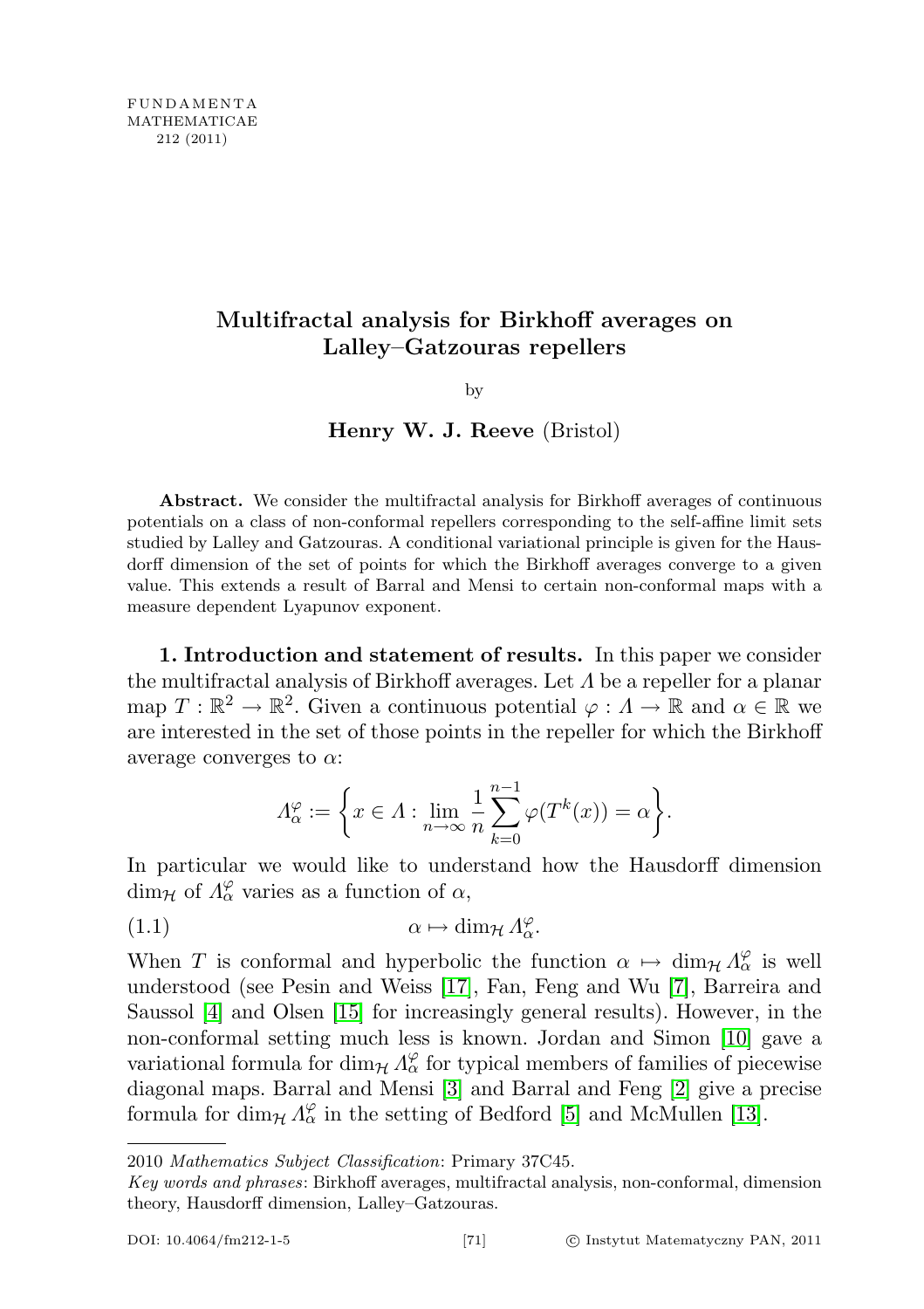We shall prove a conditional variational principle for  $\dim_{\mathcal{H}} \Lambda^{\varphi}_{\alpha}$  for a more general class of piecewise affine maps  $T: \mathbb{R}^2 \to \mathbb{R}^2$  with repellers  $\Lambda$  corresponding to the self-affine limit sets studied by Lalley and Gatzouras in [\[11\]](#page-22-3).

DEFINITION 1.1 (Lalley–Gatzouras systems). Suppose we have some index set  $\mathcal{D} = \{(i, j) : 1 \leq i \leq p \text{ and } 1 \leq j \leq m_i\}$  and for each  $(i, j) \in \mathcal{D}$  we define an affine contraction of the form

$$
S_{ij}(x) = \begin{pmatrix} a_{ij} & 0 \\ 0 & b_j \end{pmatrix} x + \begin{pmatrix} c_{ij} \\ d_i \end{pmatrix} \quad \text{for } x \in [0, 1]^2
$$

where  $a_{ij}$ ,  $b_i$ ,  $c_{ij}$ ,  $d_i$  are fixed members of [0,1], with  $b_i$  and  $d_i$  depending only on *i*. Suppose that for each  $(i, j) \in \mathcal{D}$  we have  $0 < a_{ij} \le b_i < 1$ . We stipulate that  $0 \leq d_1 \leq d_2 \leq \cdots \leq d_p < 1$  with  $d_{i+1}-d_i \geq b_i$  and  $b_p+d_p \leq 1$ , and for each  $i, 0 \leq c_{i1} \leq c_{i2} \leq \cdots \leq c_{im_i} < 1$  with  $c_{i(j+1)} - c_{ij} \geq a_{ij}$  and  $a_{im_i} + c_{im_i} \leq 1$ . We shall refer to a family of affine maps  $(S_{ij})_{(i,j)\in\mathcal{D}}$ , formed in this way, as a Lalley–Gatzouras system.



A representation of a Lalley–Gatzouras system (left) and the corresponding limit set (right)

Let  $\Sigma := \mathcal{D}^{\mathbb{N}}$  and  $\Sigma_v := \{1, \ldots, p\}^{\mathbb{N}}$  be full shift spaces with corresponding left shift operators denoted by  $\sigma : \Sigma \to \Sigma$  and  $\sigma_v : \Sigma_v \to \Sigma_v$ , respectively. Given  $\omega \in \Sigma$  and  $n \in \mathbb{N}$  we let  $\omega | n \in \mathcal{D}$  denote the finite string consisting of the first n terms of  $\omega$ . We define  $\pi : \Sigma \to \Sigma_v$ by  $\pi : ((i_n, j_n))_{n \in \mathbb{N}} \mapsto (i_n)_{n \in \mathbb{N}}$ . Given  $n \in \mathbb{N}$  we let  $\mathcal{M}_{\sigma^n}(\Sigma)$  denote the set of Borel probability measures supported on  $\Sigma$  which are invariant under  $\sigma^n$ , and  $\mathcal{B}_{\sigma^n}(\Sigma)$  the set of Bernoulli measures with respect to  $\sigma^n$ . Similarly, we let  $\mathcal{M}_{\sigma_v^n}(\Sigma_v)$  denote the set of  $\sigma_v^n$ -invariant measures, and  $\mathcal{B}_{\sigma_v^n}(\Sigma_v)$  the set of  $\sigma_v^n$ -Bernoulli measures. Note that if  $\mu \in \mathcal{M}_{\sigma^n}(\Sigma)$  then  $\pi(\mu) := \mu \circ \pi^{-1} \in \mathcal{M}_{\sigma_v^n}(\Sigma_v) \text{ and if } \mu \in \mathcal{B}_{\sigma^n}(\Sigma) \text{ then } \pi(\mu) \in \mathcal{B}_{\sigma_v^n}(\Sigma_v).$ Given  $n \in \mathbb{N}$  and  $\mu \in \mathcal{M}_{\sigma^{n}}(\Sigma)$  we define the corresponding Lyapunov ex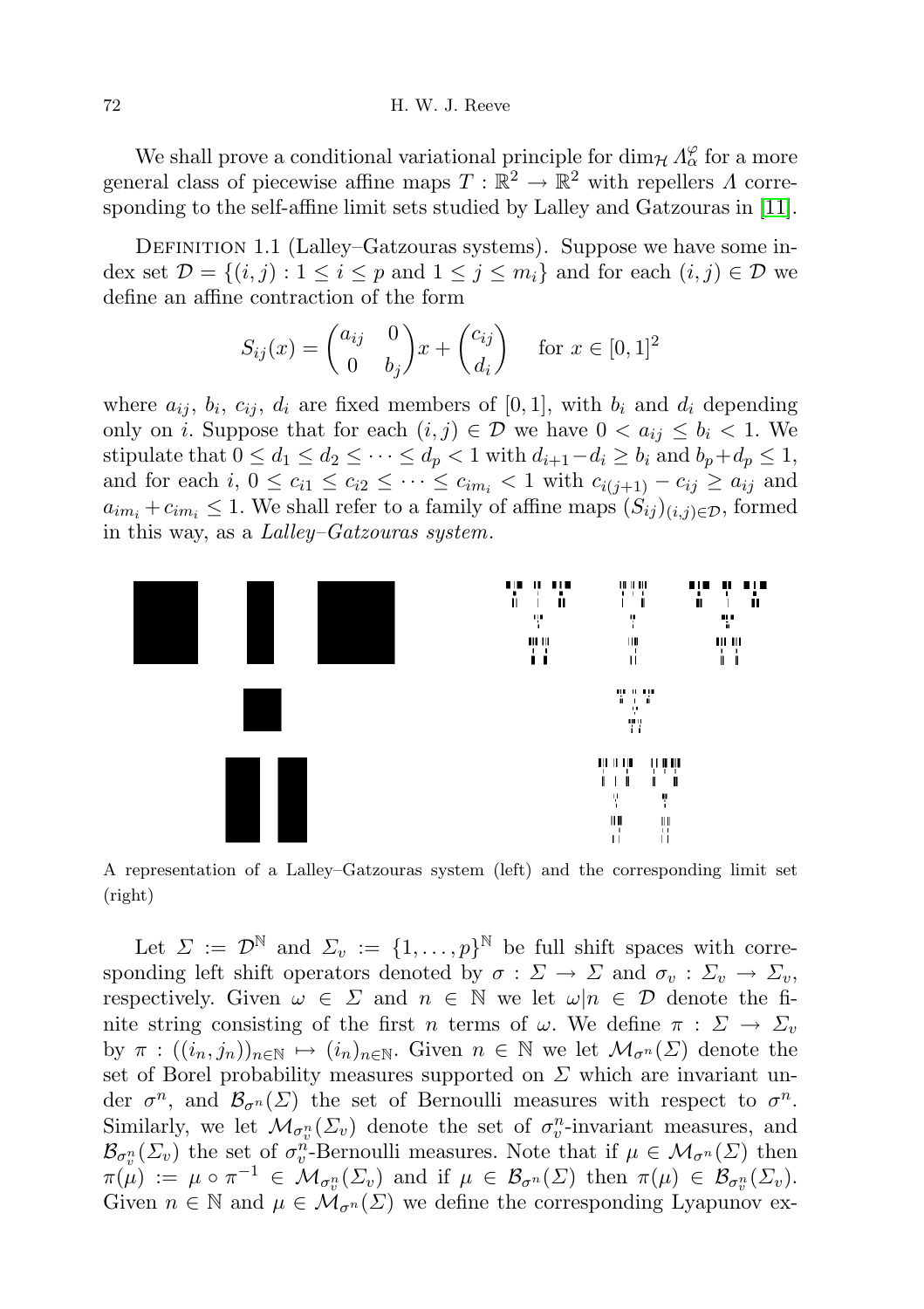ponents by

$$
\lambda(\mu, \sigma^n) := -\int \log(a_{\omega_1} \cdots a_{\omega_n}) d\mu(\omega),
$$
  

$$
\lambda^v(\mu, \sigma^n) := -\int \log(b_{i_1} \cdots b_{i_n}) d\mu(\omega).
$$

We also let  $h(\mu, \sigma^n)$  denote the Kolmogorov–Sinai entropy of  $\mu$  with respect to  $\sigma^n$ , and  $h^v(\mu, \sigma^n)$  the Kolmogorov–Sinai entropy of  $\pi(\mu)$  with respect to  $\sigma_v^n$ .

Given  $n \in \mathbb{N}$  and  $\mu \in \mathcal{M}_{\sigma^{n}}(\Sigma)$  we define

$$
D_{LY}^n(\mu) = \frac{h(\mu, \sigma^n)}{\lambda(\mu, \sigma^n)} + \left(\frac{1}{\lambda^v(\mu, \sigma^n)} - \frac{1}{\lambda(\mu, \sigma^n)}\right) h^v(\mu, \sigma^n);
$$

cf. Ledrappier and Young [\[12,](#page-22-4) Corollary D]. We write  $D_{LY}^1(\mu)$  as  $D_{LY}(\mu)$ .

Let  $C(\Sigma)$  denote the set of continuous potentials  $\varphi : \Sigma \to \mathbb{R}$ . Given  $\varphi \in C(\Sigma)$  and  $\alpha \in \mathbb{R}$  we let

$$
\Sigma_{\alpha}^{\varphi} := \left\{ \omega \in \Sigma : \lim_{n \to \infty} \frac{1}{n} \sum_{l=0}^{n-1} \varphi(\sigma^{l}(\omega)) = \alpha \right\}.
$$

Let

$$
\alpha_{\min}(\varphi) := \inf \Big\{ \Big\{ \varphi \, d\mu : \mu \in \mathcal{M}_{\sigma}(\Sigma) \Big\},
$$
  

$$
\alpha_{\max}(\varphi) := \sup \Big\{ \Big\{ \varphi \, d\mu : \mu \in \mathcal{M}_{\sigma}(\Sigma) \Big\}.
$$

It is easy to check that  $[\alpha_{\min}(\varphi), \alpha_{\max}(\varphi)] = {\alpha \in \mathbb{R} : \Sigma_{\alpha}^{\varphi} \neq \emptyset}$  (apply [\[18,](#page-22-5) Theorems 1.14 and 6.9]). Given a potential  $\varphi : \Sigma \to \mathbb{R}$ , we define for each  $k \in \mathbb{N}$  the kth average potential  $A_k(\varphi) : \Sigma \to \mathbb{R}$  by  $A_k(\varphi) := k^{-1} \sum_{l=0}^{k-1} \varphi \circ \sigma^l$ and the k-variance  $\text{var}_k \varphi := \sup \{ |\varphi(\omega) - \varphi(\tau)| : \omega_l = \tau_l \text{ for } l = 1, \ldots, k \}.$ 

Let  $\chi^h : [0,1]^2 \to [0,1]$  denote the horizontal projection  $(x_1, x_2) \mapsto x_1$ , and  $\chi^v : [0,1]^2 \to [0,1]$  the vertical projection  $(x_1, x_2) \mapsto x_2$ . For each  $(i, j) \in \mathcal{D}$  we let  $f_{ij}$  denote the affine map  $x \mapsto a_{ij}x + c_{ij}$  and  $g_i$  denote the affine map  $x \mapsto b_i x + d_i$ . It follows that  $f_{ij} \circ \chi^h = \chi^h \circ S_{ij}$  and  $g_i \circ \chi^v = \chi^v \circ S_{ij}$ .

Given a finite string  $\eta = \eta_1 \cdots \eta_n \in \mathcal{D}^n$  we let  $S_{\eta} := S_{\eta_1} \circ \cdots \circ S_{\eta_n}$ and  $f_{\eta} := f_{\eta_1} \circ \cdots \circ f_{\eta_n}$ . Similarly, given  $\zeta = \zeta_1 \cdots \zeta_n \in \{1, \ldots, p\}^n$  we let  $g_{\zeta} := g_{\zeta_1} \circ \cdots \circ g_{\zeta_n}$ . There is a natural projection  $\Pi : \Sigma \to \mathbb{R}^2$  given by

$$
\Pi(\omega) := \lim_{n \to \infty} S_{\omega|n}([0,1]^2).
$$

Define  $\Lambda := \Pi(\Sigma)$  and for each  $\varphi \in C(\Sigma)$  and  $\alpha \in \mathbb{R}$  let  $\Lambda_{\alpha}^{\varphi} := \Pi(\Sigma_{\alpha}^{\varphi})$ . Note that  $\Lambda$  is the unique non-empty compact set satisfying  $\Lambda = \bigcup_{(i,j)\in\mathcal{D}} S_{ij}(\Lambda)$ . It was shown by Lalley and Gatzouras in [\[11\]](#page-22-3) that

THEOREM 1.1 (Lalley and Gatzouras, 1992).

 $\dim_{\mathcal{H}} \Lambda = \sup \{ D_{LY}(\mu) : \mu \in \mathcal{B}_{\sigma}(\Sigma) \}.$ 

<span id="page-2-0"></span>The central purpose of this paper is to prove Theorem [1:](#page-2-0)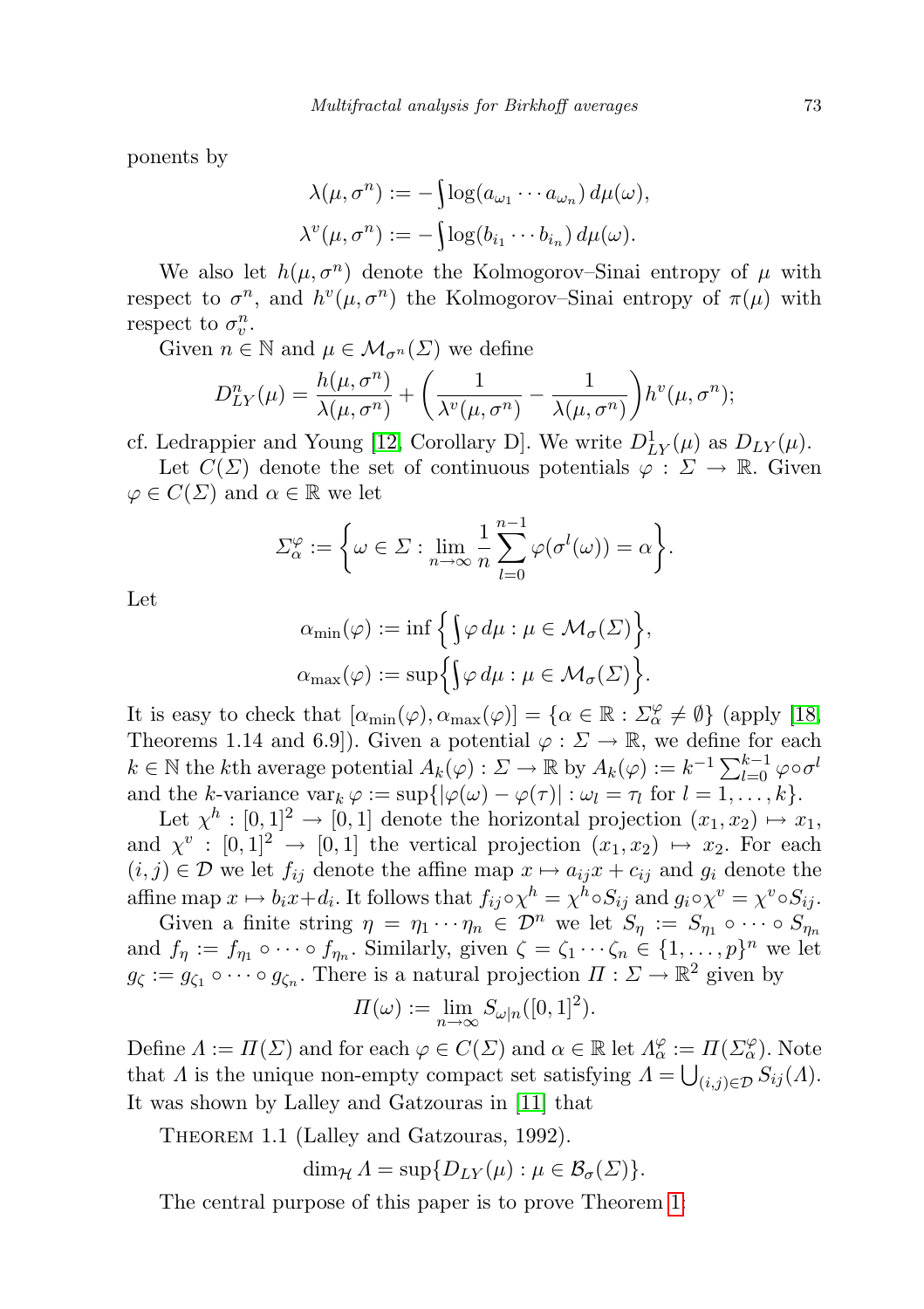THEOREM 1. Suppose  $\varphi \in C(\Sigma)$ . Then for all  $\alpha \in [\alpha_{\min}(\varphi), \alpha_{\max}(\varphi)]$ we have

$$
\dim_{\mathcal{H}} \Lambda_{\alpha}^{\varphi} = \sup \Big\{ D_{LY}(\mu) : \mu \in \mathcal{M}_{\sigma}(\Sigma), \int \varphi \, d\mu = \alpha \Big\}.
$$

In particular  $\alpha \mapsto \dim_{\mathcal{H}} \Lambda_{\alpha}^{\varphi}$  is continuous on  $[\alpha_{\min}(\varphi), \alpha_{\max}(\varphi)].$ 

Corresponding to each Lalley-Gatzouras IFS satisfying  $S_{i_1j_1}([0,1]^2) \cap$  $S_{i_2j_2}([0,1]^2) = \emptyset$  for  $(i_1, j_1) \neq (i_2, j_2) \in \mathcal{D}$  there is an associated piecewise affine planar map  $T : \mathbb{R}^2 \to \mathbb{R}^2$ . It is the unique orientation preserving piecewise affine map which sends each rectangle  $R_{ij} := [c_{ij}, c_{ij} + a_{ij}] \times$  $[d_i, d_i + b_i]$  to  $[0, 1]^2$  and leaves the rest of the plane fixed. The set

$$
\Lambda = \left\{ x \in \mathbb{R}^2 : T^n(x) \in \bigcup_{(i,j) \in \mathcal{D}} R_{ij} \text{ for all } n \ge 0 \right\}
$$

is a repeller for  $T$ , known as a *Lalley-Gatzouras repeller*. The dynamical interest in Theorem [1](#page-2-0) is that it allows us to give the multifractal analysis for Birkhoff averages (see [\(1.1\)](#page-0-0) above) for maps  $T : \mathbb{R}^2 \to \mathbb{R}^2$  of this form.

Note that the special case of Theorem [1](#page-2-0) in which each of the maps  $S_{ij}$  is a similarity may be deduced from Olsen [\[15,](#page-22-1) Theorem 1]. Moreover, the special case in which there exist constants  $a, b$  for which  $a_{ij} = a$  and  $b_i = b$  for all  $(i, j) \in \mathcal{D}$  was solved by Barral and Mensi in [\[3\]](#page-21-3) using a weighted version of the thermodynamic formalism. However, when we are in the non-conformal setting with measure dependent Lyapunov exponents, the thermodynamic formalism does not apply and a different approach is required. For the lower bound, we combine ideas from Lalley and Gatzouras [\[11\]](#page-22-3) and Gelfert and Rams [\[8\]](#page-21-6). For the upper bound, we begin by adapting a technique from Baranchi  $[1]$  to prove the result for locally constant potentials before applying an approximation argument to obtain the result in full generality.

The paper is structured as follows. In Section [2](#page-3-0) we recall the notion of an approximate square, demonstrating how they may be used to give dimension estimates for projections of subsets of the symbolic space. In Section [3](#page-6-0) we prove the lower bound and in Section [4](#page-14-0) we prove the upper bound. We conclude with some remarks and an open question.

<span id="page-3-0"></span>2. Dimension lemmas. An estimate for Hausdorff dimension is obtained by finding optimal coverings. In the conformal setting it ordinarily suffices to consider families of projections of cylinder sets. However, in the non-conformal setting the geometric distortion resulting from a difference in expansion between the strong and the weak unstable foliation means that coverings of this form will be highly non-optimal. Instead we follow Mc-Mullen [\[13\]](#page-22-2) and Lalley and Gatzouras [\[11\]](#page-22-3) in using approximate squares for this purpose.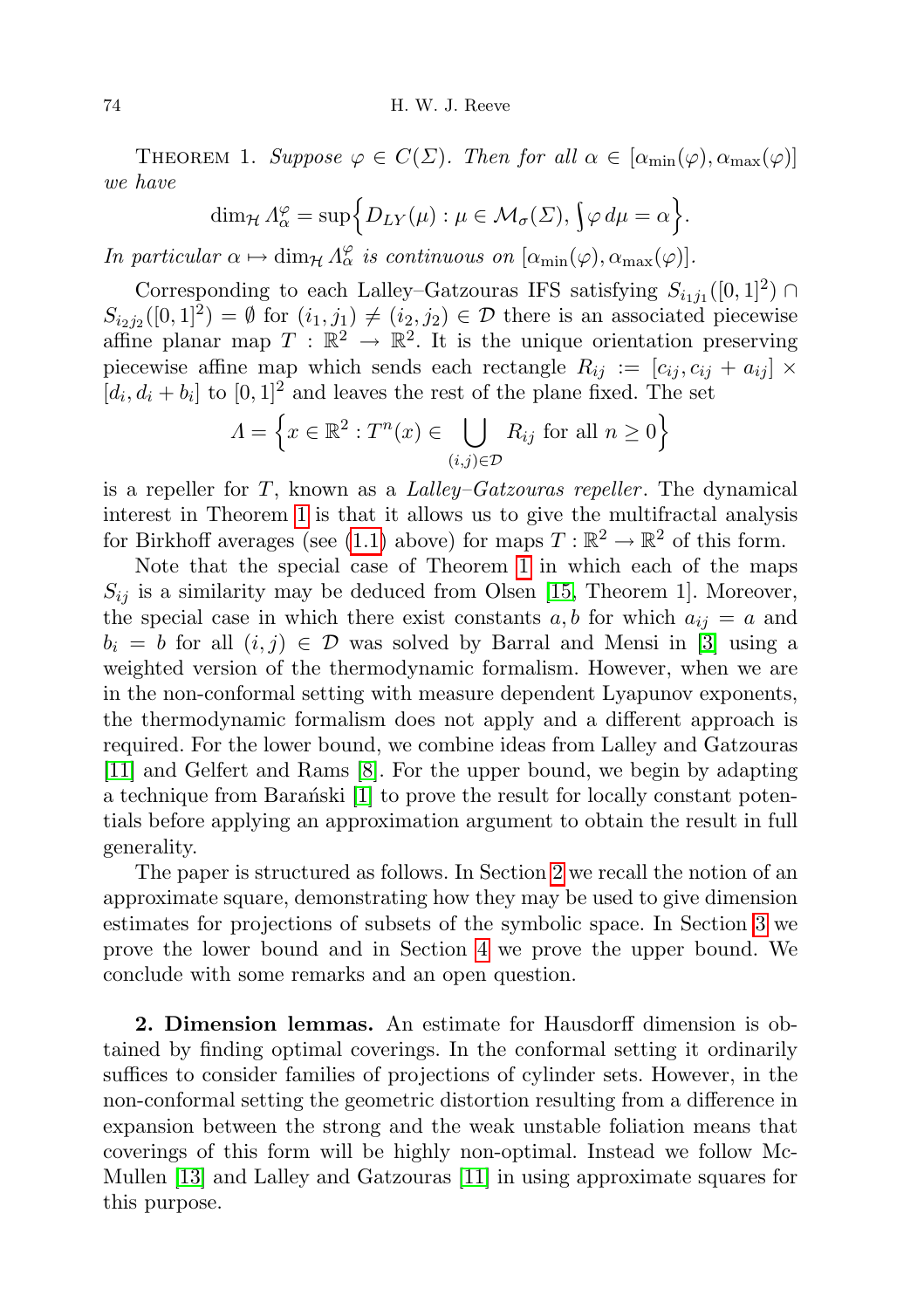For each  $\omega \in \Sigma$  and  $n \in \mathbb{N}$  we define

<span id="page-4-1"></span>
$$
L_n(\omega) := \min \Big\{ l \geq 1 : \prod_{\nu=1}^l a_{i_\nu j_\nu} \leq \prod_{\nu=1}^n b_{i_\nu} \Big\}.
$$

Note that this implies

(2.1) 
$$
a_{\min} < \frac{\prod_{\nu=1}^{L_n(\omega)} a_{i_{\nu}j_{\nu}}}{\prod_{\nu=1}^n b_{i_{\nu}}} \le 1.
$$

Given  $(\omega_{\nu})_{\nu=1}^n = ((i_{\nu}, j_{\nu}))_{\nu=1}^n \in \mathcal{D}^n$  we let

$$
[\omega_1 \cdots \omega_n] := {\{\omega' \in \Sigma : \omega'_{\nu} = \omega_{\nu} \text{ for } \nu = 1, ..., n\}},
$$
  

$$
[i_1 \cdots i_n] := {\{\omega' \in \Sigma : i'_{\nu} = i_{\nu} \text{ for } \nu = 1, ..., n\}}.
$$

Given  $\omega = ((i_{\nu}, j_{\nu}))_{\nu=1}^{\infty} \in \Sigma$  we let  $B_n(\omega)$  denote the *n*th approximate symbolic square,

$$
B_n(\omega) := [\omega_1 \cdots \omega_{L_n(\omega)}] \cap \sigma^{-L_n(\omega)}[i_{L_n(\omega)+1} \cdots i_n].
$$

We let  $\Delta_n(\omega)$  denote the approximate square corresponding to  $B_n(\omega)$ , defined by

 $\Delta_n(\omega) := f_{\omega|L_n(\omega)}([0,1]) \times g_{\mathbf{i}|n}([0,1]).$ 

Note that for each  $\omega \in \Sigma$  and  $n \in \mathbb{N}$ ,  $\Pi(B_n(\omega)) \subseteq \Delta_n(\omega)$  and for all  $\omega' \notin B_n(\omega)$ ,  $\text{int}(\Delta_n(\omega)) \cap \text{int}(\Delta_n(\omega')) = \emptyset$ .

We say that the digit set  $\mathcal D$  is two-dimensional if there are  $(i_1, j_1), (i_2, j_2)$  $\in \mathcal{D}$  with  $i_1 = i_2$  and  $j_1 \neq j_2$  and there are  $(i_3, j_3), (i_4, j_4) \in \mathcal{D}$  with  $i_3 \neq i_4$ . Define, for each  $d \in \mathcal{D}$ ,

$$
R_n^d(\omega) := \min\{l > n : \omega_l = d\} - n,
$$
  

$$
R_n(\omega) := \max\{R_n^d(\omega) : d \in \mathcal{D}\}.
$$

<span id="page-4-0"></span>LEMMA 2.1. Let  $\mu$  be a finite Borel measure on  $\Sigma$  and  $\nu := \mu \circ \Pi^{-1}$  the corresponding projection on Λ.

(i) Suppose D is two-dimensional. Then for all  $x = \Pi(\omega) \in \Lambda$  with  $\lim_{n\to\infty} R_n(\omega)/n = 0,$ 

$$
\liminf_{r \to 0} \frac{\log \nu(B(x,r))}{\log r} \ge \liminf_{n \to \infty} \frac{\log \mu(B_n(\omega))}{\log \prod_{\nu=1}^n b_{\nu}}.
$$

(ii) For all 
$$
x = \Pi(\omega) \in \Lambda
$$
,

$$
\liminf_{r \to 0} \frac{\log \nu(B(x, r))}{\log r} \le \liminf_{n \to \infty} \frac{\log \mu(B_n(\omega))}{\log \prod_{\nu=1}^n b_{\nu}}.
$$

Proof. By Lipschitz equivalence it suffices to prove the lemma with respect to the maximum norm on  $\mathbb{R}^2$ .

To prove (i) we first suppose that  $\mathcal D$  is two-dimensional and fix  $x =$  $\Pi(\omega) \in \Lambda$  with  $\lim_{n \to \infty} R_n(\omega)/n = 0$ . Now the horizontal projection  $\chi^h(x)$ is contained within  $f_{\omega|L_n(\omega)+R_{L_n(\omega)}(\omega)}([0,1])$ . Since  $\mathcal D$  is two-dimensional,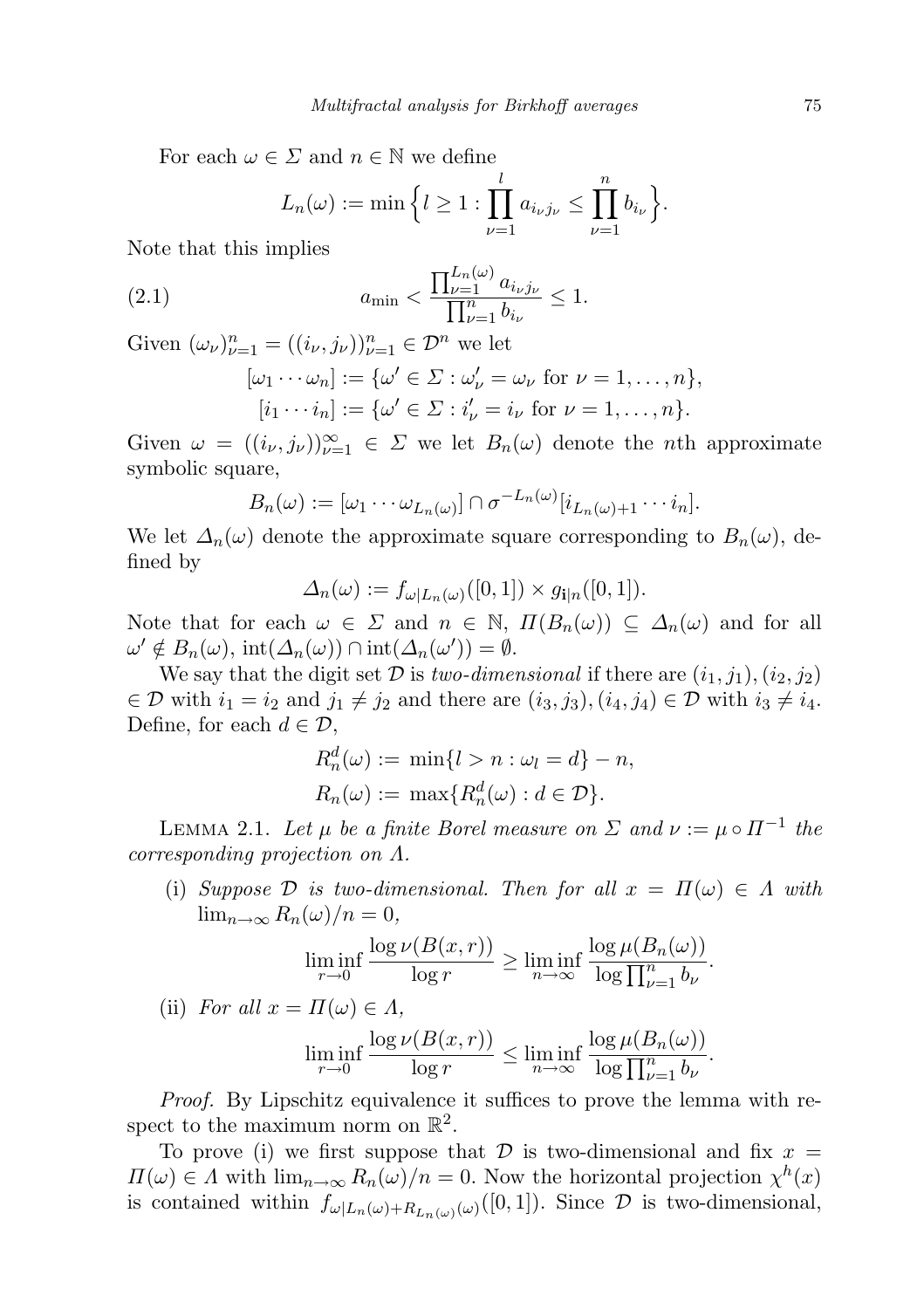there exist  $d_1 = (i_1, j_1) \in \mathcal{D}$  and  $d_2 = (i_2, j_2) \in \mathcal{D}$  such that  $i_1 = i_2$  and  $j_1 \neq j_2$  and without loss of generality we may suppose that  $f_{d_1}(1) \leq f_{d_2}(0)$ . By the definition of  $R_n(\omega)$  both  $d_1$  and  $d_2$  occur within the finite string  $\eta_0 := \omega_{L_n(\omega)+1} \cdots \omega_{L_n(\omega)+R_{L_n(\omega)}}$ . Now let  $\eta_1$  be the string  $\eta_0$  but with an extra occurrence of  $d_1$  in place of the first occurrence of  $d_2$  and similarly let  $\eta_2$  be  $\eta_0$  but with an extra occurrence of  $d_2$  in place of the first occurrence of  $d_1$ . Now consider the three intervals

$$
f_{\omega|L_n(\omega)} \circ f_{\eta_1}([0,1]), \quad f_{\omega|L_n(\omega)} \circ f_{\eta_0}([0,1]), \quad f_{\omega|L_n(\omega)} \circ f_{\eta_2}([0,1]).
$$

Each is of width at least  $\prod_{\nu=1}^{L_n(\omega)} a_{i\nu j\nu} \times a_{\min}^{R_{L_n(\omega)}(\omega)} \ge \prod_{\nu=1}^n b_{i\nu} \times a_{\min}^{R_{L_n(\omega)}(\omega)+1}$ Each is of which at least  $\prod_{\nu=1}^{L_{\nu}} a_{\nu,\nu} \wedge a_{\min} \leq \prod_{\nu=1}^{L_{\nu}} a_{\nu} \wedge a_{\min}$ <br>and is contained within the interval  $f_{\omega|L_n(\omega)}([0,1])$ . Since the three intervals have disjoint interiors and  $\chi^h(x)$  is contained within the middle one, it follows that  $\chi^h(x)$  is at least  $\prod_{\nu=1}^n b_{i_{\nu}} \times a_{\min}^{R_{L_n(\omega)}(\omega)+1}$  away from both the left and the right end points of  $f_{\omega|L_n(\omega)}([0,1])$ . Similarly using the existence of  $(i_3, j_3), (i_4, j_4) \in \mathcal{D}$  with  $i_3 \neq i_4$  we may show that  $\chi^v(x)$  is at least  $\prod_{\nu=1}^n b_{i_{\nu}} \times a_{\min}^{R_n(\omega)}$  away from both the left and the right end points of  $g_{\mathbf{i}|n}([0, 1])$ . Thus, we have

$$
\Pi\left(B\left(x,\prod_{\nu=1}^n b_{i_{\nu}}\times a_{\min}^{\max\{R_{L_n(\omega)}(\omega)+1,R_n(\omega)\}}\right)\right)\subseteq \Delta_n(\omega).
$$

If we let  $n_r := \max\{n \in \mathbb{N} : \prod_{\nu=1}^n b_{i_{\nu}} \times a_{\min}^{\max\{R_{L_n(\omega)}(\omega)+1, R_n(\omega)\}} > r\}$  then  $\Pi^{-1}(B(x,r)) \subseteq B_{n_r}(\omega)$  whilst  $\prod_{\nu=1}^{n_r} b_{i_{\nu}} \times a_{\min}^{\max\{R_{L_{n_r+1}(\omega)}(\omega), R_{n_r+1}(\omega)\}+2} \leq r$ . Hence,

$$
\frac{\log \nu(B(x,r))}{\log r} \ge \frac{\log \mu(B_{n_r}(\omega))}{\log \prod_{\nu=1}^{n_r} b_{i_{\nu}} + \max\{R_{L_{n_r+1}(\omega)}(\omega), R_{n_r+1}(\omega)\} + 2\log a_{\min}}.
$$

Since  $\lim_{n\to\infty} R_n(\omega)/n = 0$  and  $\liminf_{n\to\infty} L_n(\omega)/n > 0$ , (i) follows.

For (ii) we begin by fixing  $x = \Pi(\omega) \in \Lambda$ . For each  $n \in \mathbb{N}$  the image  $\Pi(B_n(\omega))$  contains x and has diameter not exceeding  $\prod_{\nu=1}^n b_{i\nu}$ . Thus  $\Pi(B_n(\omega)) \subseteq B(x, \prod_{\nu=1}^n b_{i_{\nu}})$  and hence

$$
\frac{\log \nu(B(x, \prod_{\nu=1}^n b_{i_{\nu}}))}{\log \prod_{\nu=1}^n b_{i_{\nu}}}\leq \frac{\log \mu(B_n(\omega))}{\log \prod_{\nu=1}^n b_{i_{\nu}}}.
$$

Letting  $n \to \infty$  proves the lemma.  $\blacksquare$ 

Recall the following results from geometric measure theory.

<span id="page-5-0"></span>LEMMA 2.2. Let  $\nu$  be a finite Borel measure on some metric space X.

(i) Suppose  $J \subseteq X$  with  $\nu(J) > 0$  is such that for all  $x \in J$ ,

$$
\liminf_{r \to 0} \frac{\log \nu(B(x, r))}{\log r} \ge d.
$$

Then dim<sub>H</sub>  $J \geq d$ .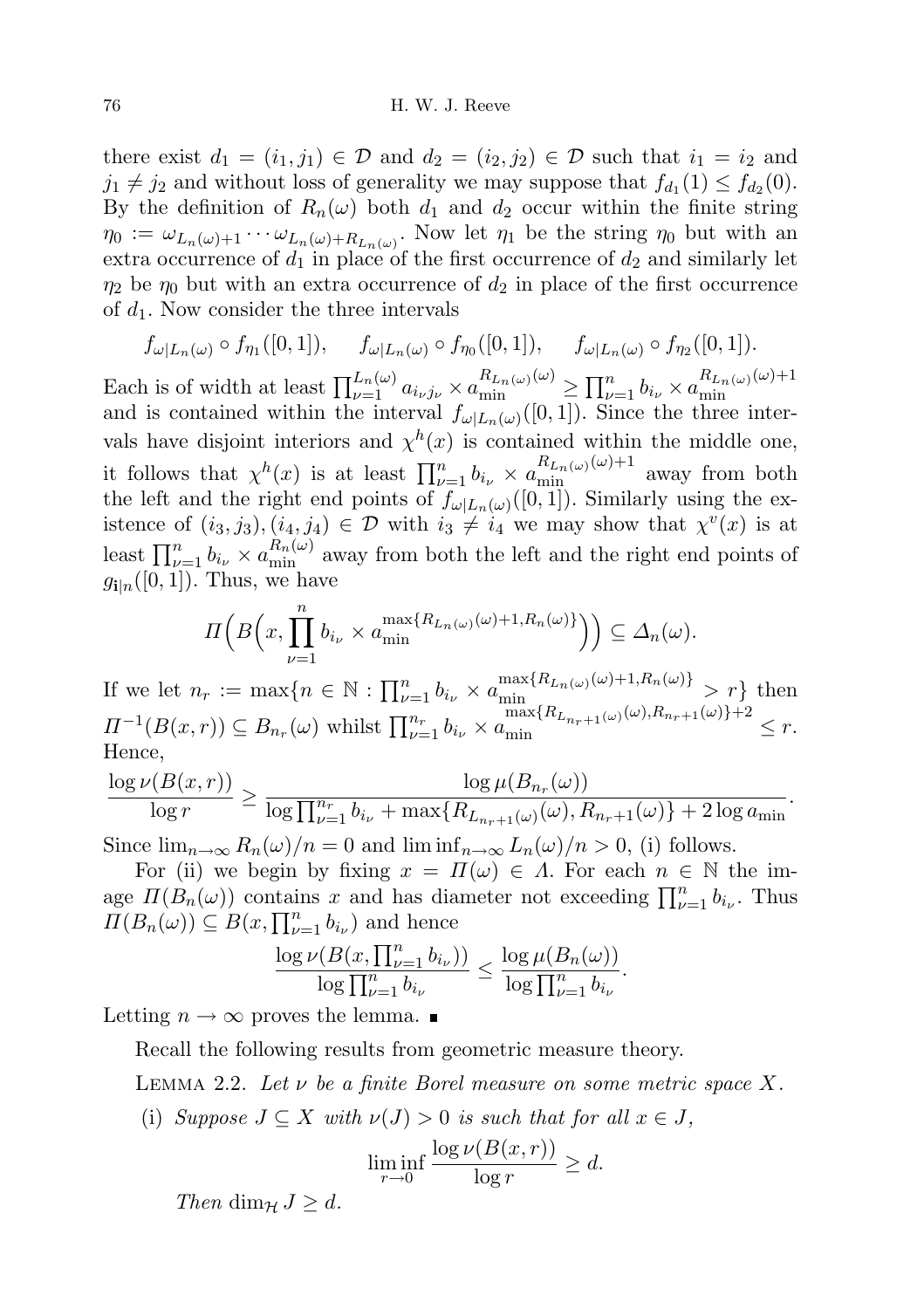(ii) Suppose  $J \subseteq X$  is such that for all  $x \in J$ ,

$$
\liminf_{r \to 0} \frac{\log \nu(B(x, r))}{\log r} \le d.
$$

Then dim<sub>H</sub>  $J \leq d$ .

*Proof.* See [\[6,](#page-21-8) Proposition 2.2].  $\blacksquare$ 

<span id="page-6-1"></span>LEMMA 2.3. Let  $\mu$  be a finite Borel measure on  $\Sigma$ .

(i) Suppose  $\mathcal D$  is two-dimensional and  $S \subseteq \Sigma$  with  $\mu(S) > 0$  is such that for all  $\omega \in S$ ,

$$
\lim_{n \to \infty} \frac{R_n(\omega)}{n} = 0 \quad \text{and} \quad \liminf_{n \to \infty} \frac{\log \mu(B_n(\omega))}{\log \prod_{\nu=1}^n b_{\nu}} \ge d.
$$

Then  $\dim_{\mathcal{H}}(\Pi(S)) \geq d$ .

(ii) Suppose  $S \subseteq \Sigma$  is such that for all  $\omega \in S$ ,

$$
\liminf_{n \to \infty} \frac{\log \mu(B_n(\omega))}{\log \prod_{\nu=1}^n b_{\nu}} \le d.
$$

Then dim<sub>H</sub>  $\Pi(S) \leq d$ .

*Proof.* Combine Lemma [2.1](#page-4-0) with Lemma [2.2.](#page-5-0) ■

Lemma  $2.3(i)$  will be used for the lower bound and Lemma  $2.3(i)$  for the upper bound.

<span id="page-6-0"></span>**3. Proof of the lower bound.** The desired lower bound is a supremum of  $D_{LY}(\mu)$  over certain invariant measures. In order to obtain a dimension estimate we need to apply Birkhoff's ergodic theorem, so we must approximate invariant measures by ergodic ones. However, these approximations have an error term which may cause them to be supported by the wrong level set. In order to obtain the correct lower bound we follow the approach of Gelfert and Rams in [\[8\]](#page-21-6) and construct a measure which behaves asymptotically like increasingly accurate ergodic approximations to a given invariant measure.

Throughout the proof of the lower bound we fix  $\alpha \in [\alpha_{\min}(\varphi), \alpha_{\max}(\varphi)]$ and  $\mu \in \mathcal{M}_{\sigma}(\Sigma)$  satisfying  $\oint \varphi d\mu = \alpha$ . We shall show that  $\dim_{\mathcal{H}} \Lambda_{\alpha}^{\varphi} \geq$  $D_{LY}(\mu)$ .

For each  $k \in \mathbb{N}$  we let  $\tilde{\mu}_k \in B_{\sigma^k}(\Sigma)$  denote the kth level approximation of  $\mu$ . That is, given a cylinder  $[\omega_1 \cdots \omega_{nk}]$  of length nk we let

$$
\tilde{\mu}_k([\omega_1 \cdots \omega_{nk}]):=\prod_{l=0}^{n-1} \mu([\omega_{lk+1} \cdots \omega_{lk+k}]).
$$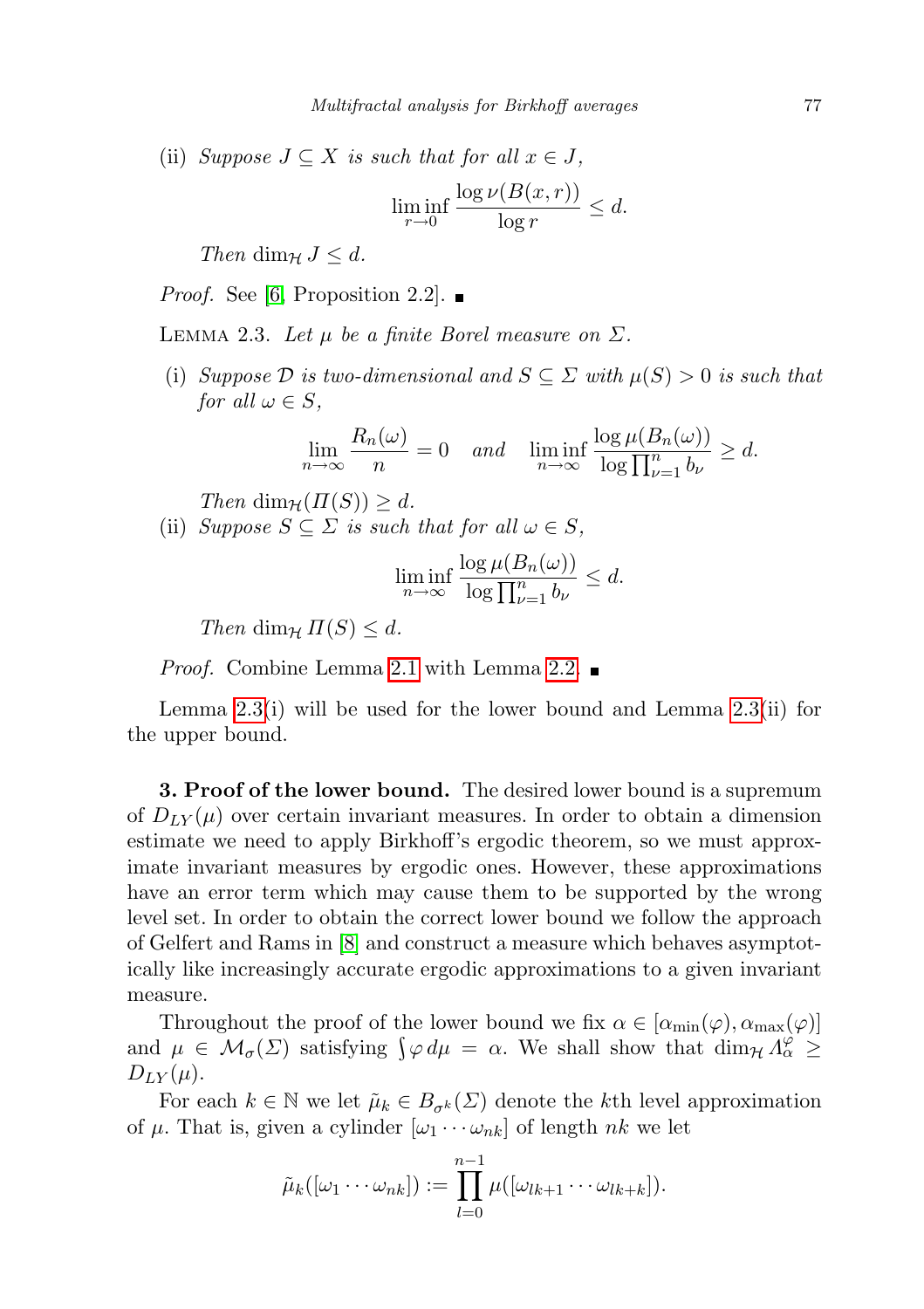<span id="page-7-0"></span>LEMMA 3.1. There exists a sequence  $\{\mu_k\}$  of measures  $\mu_k \in B_{\sigma^k}(\Sigma)$ satisfying:

(i) 
$$
\lim_{k \to \infty} \frac{1}{k} h(\mu_k, \sigma^k) = h(\mu, \sigma),
$$

(ii) 
$$
\lim_{k \to \infty} \frac{1}{k} h^v(\mu_k, \sigma^k) = h^v(\mu, \sigma),
$$

(iii) 
$$
\lim_{k \to \infty} \frac{1}{k} \lambda(\mu_k, \sigma^k) = \lambda(\mu, \sigma),
$$

(iv) 
$$
\lim_{k \to \infty} \frac{1}{k} \lambda^v(\mu_k, \sigma^k) = \lambda^v(\mu, \sigma),
$$

$$
\lim_{k \to \infty} \int A_k \varphi d\mu_k = \alpha.
$$

(vi) For each  $k \in \mathbb{N}$  and  $(\omega_1, \ldots, \omega_k) \in \mathcal{D}^k$  we have  $\mu_k([\omega_1 \cdots \omega_k]) > 0$ .

*Proof.* We begin by observing that parts (i)–(v) are satisfied by  $\{\tilde{\mu}_k\}$ , the sequence of kth level approximations to  $\mu$ . Indeed, (i) and (ii) follow from the Kolmogorov–Sinai theorem (see [\[18,](#page-22-5) Theorem 4.18]). Since  $\mu$  is  $\sigma$ invariant with  $\mu$  and  $\tilde{\mu}_k$  agreeing on cylinders of length k we have  $\lambda(\mu, \sigma) =$  $k^{-1}\lambda(\mu,\sigma^k) = k^{-1}\lambda(\tilde{\mu}_k,\sigma^k)$ . Part (iv) may be proved similarly. To see (v) we note that by  $\sigma$ -invariance of  $\mu$ ,  $\int A_k(\varphi) d\mu = \alpha$  and since  $\mu$  and  $\tilde{\mu}_k$  agree on cylinders of length k we have  $|\int A_k(\varphi) d\tilde{\mu}_k - \int A_k(\varphi) d\mu| \leq \text{var}_k A_k(\varphi)$ . Moreover, by the continuity of,  $\varphi$  var $_k A_k(\varphi) \to 0$  as  $k \to \infty$ .

To obtain  $\{\mu_k\}$  with  $\mu_k \in B_{\sigma^k}(\Sigma)$  satisfying (vi) in addition to conditions (i)–(v), we perturb each  $\tilde{\mu}_k$  by a small amount to obtain  $\mu_k$  with  $\mu_k([\omega_1 \cdots \omega_k]) > 0$  for each  $(\omega_1, \ldots, \omega_k) \in \mathcal{D}^k$  whilst using continuity to ensure that

$$
|h(\mu_k, \sigma^k) - h(\tilde{\mu}_k, \sigma^k)| < \frac{1}{k},
$$
  
\n
$$
|h^v(\mu_k, \sigma^k) - h^v(\tilde{\mu}_k, \sigma^k)| < \frac{1}{k},
$$
  
\n
$$
|\lambda(\mu_k, \sigma^k) - \lambda(\tilde{\mu}_k, \sigma^k)| < \frac{1}{k},
$$
  
\n
$$
|\lambda^v(\mu_k, \sigma^k) - \lambda^v(\tilde{\mu}_k, \sigma^k)| < \frac{1}{k},
$$
  
\n
$$
|\int A_k \varphi \, d\mu_k - \int A_k \varphi \, d\tilde{\mu}_k| < \frac{1}{k}.
$$

Now choose  $\delta_q > 0$  for each  $q \in \mathbb{N}$  in such a way that  $\prod_{q=1}^{\infty} (1 - \delta_q) > 0$ .

<span id="page-7-1"></span>LEMMA 3.2. For each  $q \in \mathbb{N}$  we may choose  $k(q), B(q), N(q) \in \mathbb{N}$  and  $S_q \subseteq \Sigma$  with  $\mu_{k(q)}(S_q) > 1 - \delta_q$  such that for all  $\omega = (i_{\nu}, j_{\nu})_{\nu \in \mathbb{N}} \in S_q$  and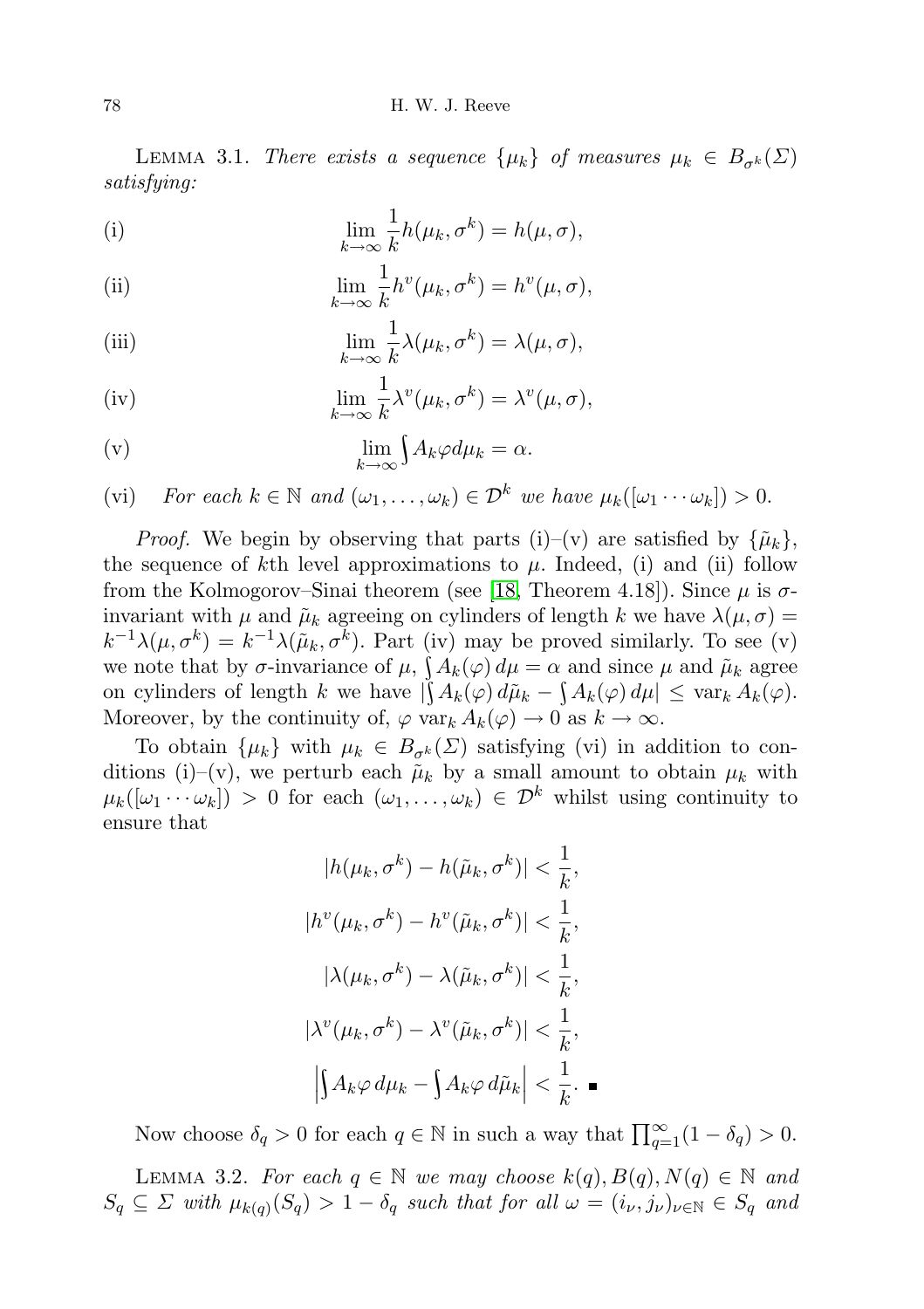$n \in \mathbb{N}$  we have

(i) 
$$
\frac{1}{nk(q)} \log \mu_{k(q)}([\omega_1 \cdots \omega_{nk(q)}]) > -B(q),
$$

(ii) 
$$
\frac{1}{nk(q)} \log \mu_{k(q)}([i_1 \cdots i_{nk(q)}]) > -B(q),
$$

(iii) 
$$
\frac{R_n(\omega)}{n} < B(q),
$$

and for all  $n \geq N(q)$  we have

(iv) 
$$
\left| \frac{1}{nk(q)} \log \mu_{k(q)}([\omega_1 \cdots \omega_{nk(q)}]) + h(\mu, \sigma) \right| < \frac{1}{q},
$$

(v) 
$$
\left|\frac{1}{nk(q)}\log \mu_{k(q)}([i_1\cdots i_{nk(q)}])+h^v(\mu,\sigma)\right|<\frac{1}{q},
$$

(vi) 
$$
\left| \frac{1}{nk(q)} \log \prod_{\nu=1}^{nk(q)} a_{i_{\nu}j_{\nu}} + \lambda(\mu, \sigma) \right| < \frac{1}{q},
$$

(vii) 
$$
\left|\frac{1}{nk(q)}\log\prod_{\nu=1}^{nk(q)}b_{i_{\nu}}+\lambda^{v}(\mu,\sigma)\right|<\frac{1}{q},
$$

(viii)  

$$
\left|\frac{1}{nk(q)}\sum_{l=0}^{nk(q)-1}\varphi(\sigma^l\omega)-\alpha\right|<\frac{1}{q},
$$

$$
R_n(\omega)\leq 1
$$

<span id="page-8-0"></span>(ix) 
$$
\frac{R_n(\omega)}{n} < \frac{1}{q}.
$$

*Proof.* Fix  $q \in \mathbb{N}$ . By Lemma [3.1\(](#page-7-0)i)–(v) we may choose  $k(q) \in \mathbb{N}$  so that

(3.1) 
$$
\left| \frac{1}{k(q)} h(\mu_{k(q)}, \sigma^{k(q)}) - h(\mu, \sigma) \right| < \frac{1}{2q},
$$

(3.2) 
$$
\left| \frac{1}{k(q)} h^{v}(\mu_{k(q)}, \sigma^{k(q)}) - h^{v}(\mu, \sigma) \right| < \frac{1}{2q},
$$

(3.3) 
$$
\left| \int A_{k(q)} \varphi \, d\mu_{k(q)} - \alpha \right| < \frac{1}{2q},
$$

(3.4) 
$$
\left|\frac{1}{k(q)}\lambda(\mu_{k(q)}, \sigma^{k(q)}) - \lambda(\mu, \sigma)\right| < \frac{1}{2q},
$$

(3.5) 
$$
\left|\frac{1}{k(q)}\lambda^{v}(\mu_{k(q)}, \sigma^{k(q)}) - \lambda^{v}(\mu, \sigma)\right| < \frac{1}{2q}.
$$

Noting that  $\mu_{k(q)} \in \mathcal{B}_{\sigma^{k(q)}}(\Sigma)$  is ergodic with respect to  $\sigma^{k(q)}$  we may apply Birkhoff's ergodic theorem to obtain the  $\mu_{k(q)}$ -almost everywhere con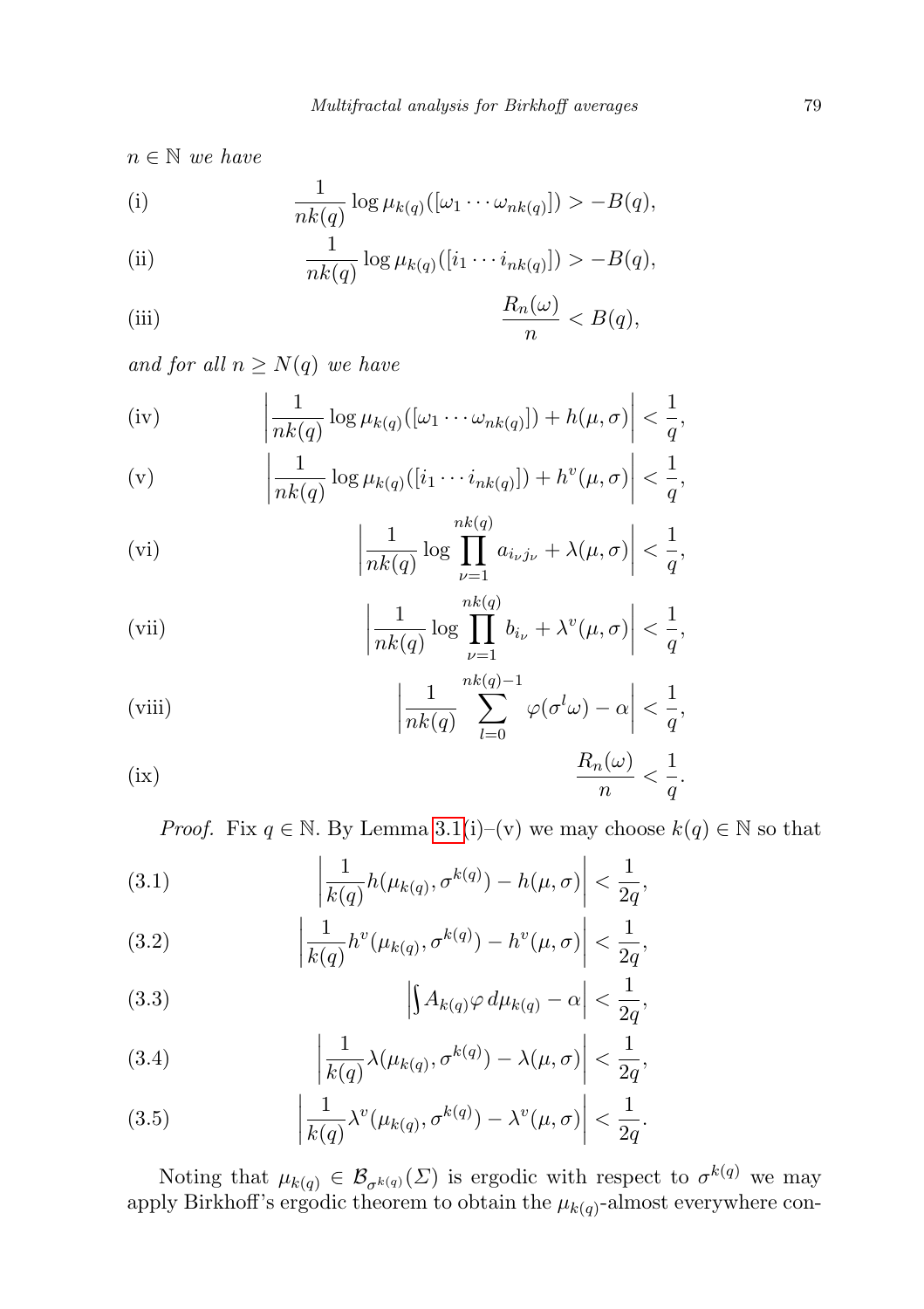vergences

(3.6) 
$$
\lim_{n \to \infty} \frac{1}{n} \log \mu_{k(q)}([\omega_1 \cdots \omega_{nk(q)}]) = -h(\mu_{k(q)}, \sigma^{k(q)}),
$$

(3.7) 
$$
\lim_{n \to \infty} \frac{1}{n} \log \mu_{k(q)}([i_1 \cdots i_{nk(q)}]) = -h^v(\mu_{k(q)}, \sigma^{k(q)}),
$$

(3.8) 
$$
\lim_{n \to \infty} \frac{1}{n} \log \prod_{\nu=1}^{nk(q)} a_{i_{\nu}j_{\nu}} = -\lambda(\mu_{k(q)}, \sigma^{k(q)}),
$$

(3.9) 
$$
\lim_{n \to \infty} \frac{1}{n} \log \prod_{\nu=1}^{nk(q)} b_{i_{\nu}} = -\lambda^{v} (\mu_{k(q)}, \sigma^{k(q)}),
$$

(3.10) 
$$
\lim_{n \to \infty} \frac{1}{n} \sum_{l=0}^{nk(q)-1} \varphi(\sigma^l \omega) = \int A_{k(q)} \varphi \, d\mu_{k(q)},
$$

and for each  $(\tau_1, \ldots, \tau_{k(q)}) \in \mathcal{D}^{k(q)}$  and  $\mu_{k(q)}$ -almost every  $\omega \in \Sigma$ ,

<span id="page-9-0"></span>(3.11) 
$$
\lim_{n \to \infty} \frac{\#\{l \in \{0, ..., n-1\} : \omega_{lk(q)+1} \cdots \omega_{lk(q)+k(q)} = \tau_1 \cdots \tau_{k(q)}\}}{n} = \mu_{k(q)}([\tau_1 \cdots \tau_{k(q)}]) > 0.
$$

For each of the limits [\(3.11\)](#page-9-0) to exist we must have

<span id="page-9-1"></span>
$$
\lim_{n \to \infty} \frac{R_{nk(q)}^d(\omega)}{nk(q)} = 0.
$$

Noting the definition of  $R_n(\omega)$  along with the fact that  $R_{nk(q)-l}(\omega) \leq$  $R_{nk(q)} - l$  for  $0 \leq l \leq k(q)$  we have

(3.12) 
$$
\lim_{n \to \infty} \frac{R_n(\omega)}{n} = 0
$$

for  $\mu_{k(q)}$ -almost every  $\omega \in \Sigma$ .

By Egorov's theorem, we may take a set  $S_q \subseteq \Sigma$  with  $\mu_{k(q)}(S_q) > 1 - \delta_q$ upon which each of the convergences  $(3.6)$ – $(3.10)$  and  $(3.12)$  is uniform. In particular, by taking  $B(q) \in \mathbb{N}$  sufficiently large we have

$$
\frac{1}{nk(q)} \log \mu_{k(q)}([\omega_1 \cdots \omega_{nk(q)}]) > -B(q),
$$
  

$$
\frac{1}{nk(q)} \log \mu_{k(q)}([i_1 \cdots i_{nk(q)}]) > -B(q),
$$
  

$$
\frac{R_n(\omega)}{n} < B(q),
$$

for all  $n \in \mathbb{N}$  and all  $\omega \in S_q$ . Moreover by taking  $N(q) \in \mathbb{N}$  sufficiently large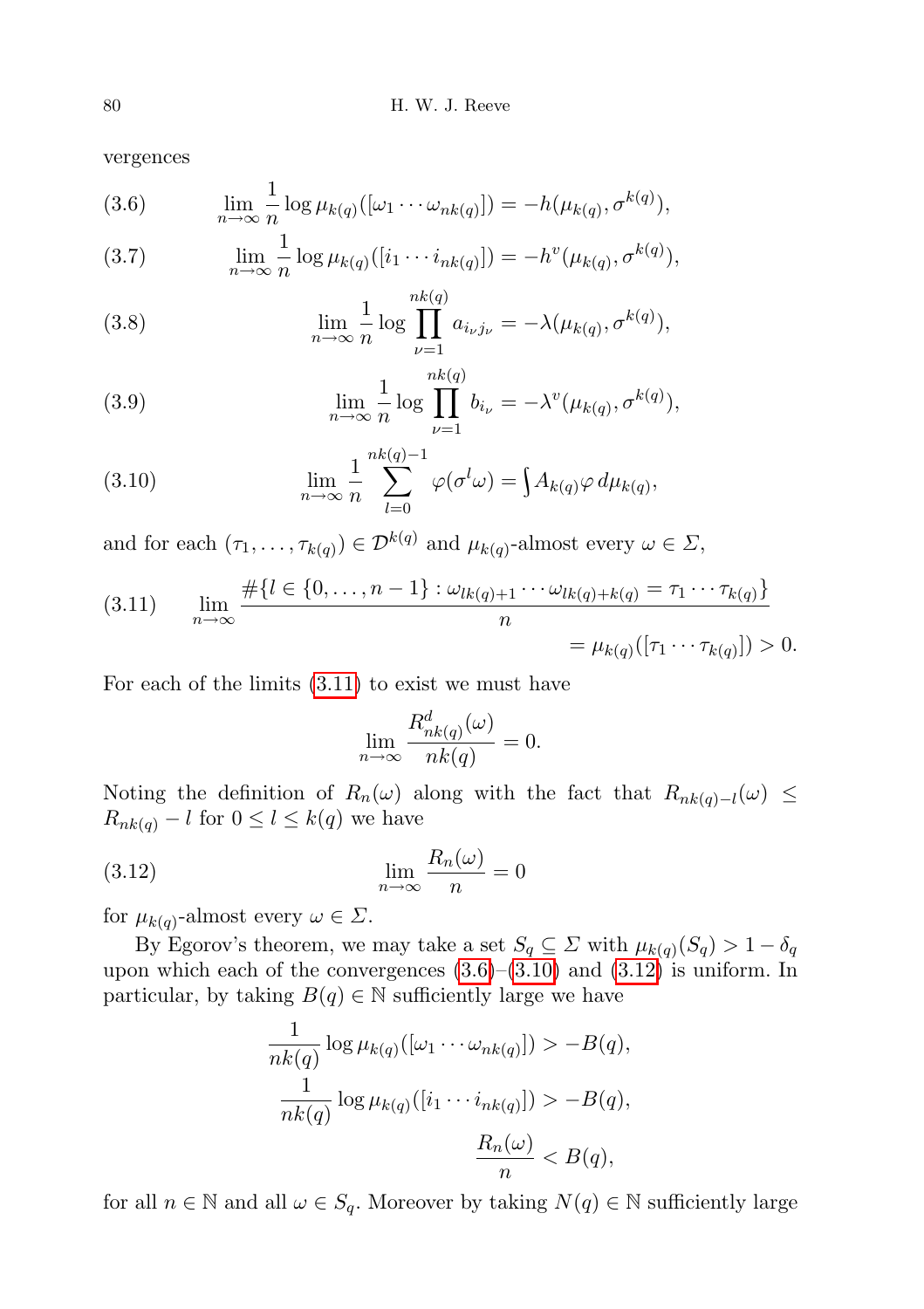we have

$$
\left| \frac{1}{nk(q)} \log \mu_{k(q)}([\omega_1 \cdots \omega_{nk(q)}]) + \frac{1}{k(q)} h(\mu_{k(q)}, \sigma^{k(q)}) \right| < \frac{1}{2q},
$$
  

$$
\left| \frac{1}{nk(q)} \log \mu_{k(q)}([i_1 \cdots i_{nk(q)}]) + \frac{1}{k(q)} h^v(\mu_{k(q)}, \sigma^{k(q)}) \right| < \frac{1}{2q},
$$
  

$$
\left| \frac{1}{nk(q)} \log \prod_{\nu=1}^{nk(q)} a_{i_{\nu}j_{\nu}} + \frac{1}{k(q)} \lambda(\mu_{k(q)}, \sigma^{k(q)}) \right| < \frac{1}{2q},
$$
  

$$
\left| \frac{1}{nk(q)} \log \prod_{\nu=1}^{nk(q)} b_{i_{\nu}} + \frac{1}{k(q)} \lambda^v(\mu_{k(q)}, \sigma^{k(q)}) \right| < \frac{1}{2q},
$$
  

$$
\left| \frac{1}{nk(q)} \sum_{l=0}^{nk(q)-1} \varphi(\sigma^l \omega) - \int A_{k(q)} \varphi d\mu_{k(q)} \right| < \frac{1}{2q},
$$
  

$$
\frac{R_n(\omega)}{n} < \frac{1}{q},
$$

for all  $n \geq N(q)$  and all  $\omega \in S_q$ . Combining these inequalities with those in  $(3.1)$ – $(3.3)$  proves the lemma.

We now construct our measure  $W$ . First define a rapidly increasing sequence  $(\gamma_q)_{q \in \mathbb{N} \cup \{0\}}$  of natural numbers by  $\gamma_0 = 0$ ,  $\gamma_1 = 1$ , and for  $q > 1$ ,

$$
\gamma_q := q \gamma_{q-1} \Big( \prod_{l=1}^{q+1} N(l) \Big) \Big( \prod_{l=1}^{q+1} B(l) \Big) \Big( \prod_{l=1}^{q+1} k(l) \Big) + \gamma_{q-1}.
$$

We now define a measure W on  $\Sigma$  by first defining W on a semialgebra of cylinders and then extending W to a Borel probability measure on  $\Sigma$  via the Daniell–Kolmogorov consistency theorem ([\[18,](#page-22-5) Theorem 0.5]). Given a cylinder  $[\omega_1 \cdots \omega_{\gamma_Q}]$  of length  $\gamma_Q$  for some  $Q \in \mathbb{N}$  we define

$$
\mathcal{W}([\omega_1 \cdots \omega_{\gamma_Q}]) := \prod_{q=1}^Q \mu_{k(q)}([\omega_{\gamma_{q-1}+1} \cdots \omega_{\gamma_q}]).
$$

Define

$$
S := \bigcap_{q=1}^{\infty} \{ \omega \in \Sigma : [\omega_{\gamma_{q-1}+1} \cdots \omega_{\gamma_q}] \cap S_q \neq \emptyset \}.
$$

<span id="page-10-0"></span>LEMMA 3.3.  $W(S) > 0$ .

*Proof.* 
$$
W(S) \ge \prod_{q=1}^{\infty} \mu_q(S_q) > \prod_{q=1}^{\infty} (1 - \delta_q) > 0.
$$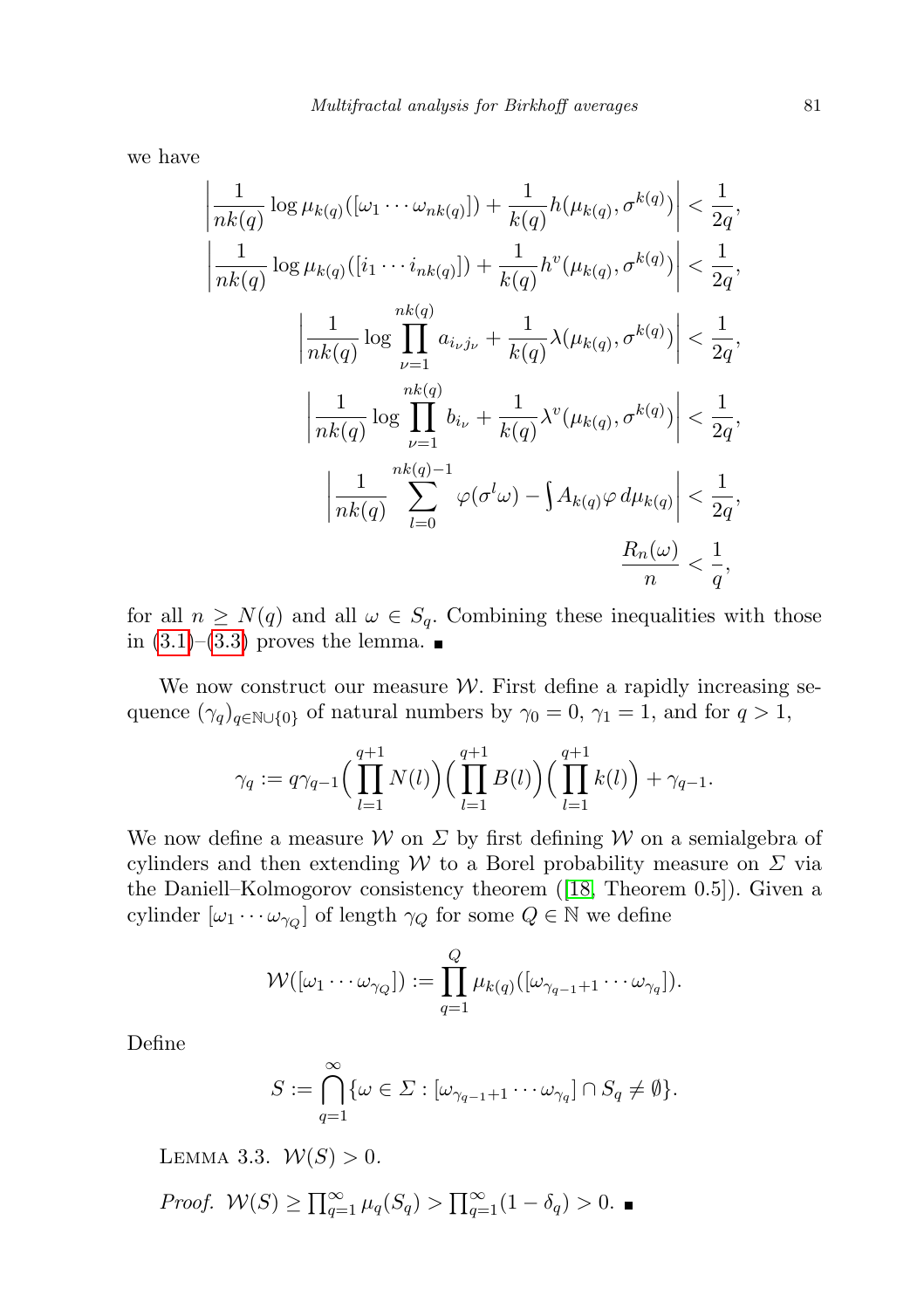LEMMA 3.4. For all  $\omega \in S$  we have

<span id="page-11-1"></span>(i) 
$$
\lim_{n \to \infty} \frac{1}{n} \log \prod_{\nu=1}^{n} a_{i_{\nu}j_{\nu}} = -\lambda(\mu, \sigma),
$$

(ii) 
$$
\lim_{n \to \infty} \frac{1}{n} \log \prod_{\nu=1}^{n} b_{i_{\nu}} = -\lambda^{v}(\mu, \sigma),
$$

<span id="page-11-0"></span>(iii) 
$$
\lim_{n \to \infty} \frac{1}{n} \sum_{l=0}^{n-1} \varphi(\sigma^l \omega) = \alpha.
$$

*Proof.* We shall prove part (iii). The proofs for parts (i) and (ii) are similar. Fix  $\omega \in S$  and choose for each  $q \in \mathbb{N}$  some  $\tau^q \in \Sigma$  such that  $\sigma^{\gamma_{q-1}}\tau_q \in [\omega_{\gamma_{q-1}+1}\cdots\omega_{\gamma_q}]\cap S_q$ . Given  $n \in \mathbb{N}$  we choose  $q_n$  so that  $\gamma_{q_n} \leq n$ is maximal. Since  $\gamma_{q_n} - \gamma_{q_n-1} \ge N(q_n)$  and  $\gamma_{q_n} - \gamma_{q_n-1} \le n$  we have

(3.13) 
$$
\left|\sum_{l=\gamma_{q_n-1}}^{\gamma_{q_n}-1} \varphi(\sigma^l \tau^{q_n}) - (\gamma_{q_n} - \gamma_{q_n-1})\alpha\right| < \frac{n}{q_n}
$$

by Lemma [3.2\(](#page-7-1)viii). So by our choice of  $\tau^q$  and  $\gamma_{q_n} - \gamma_{q_n-1} \leq n$  we have

(3.14) 
$$
\left|\sum_{l=\gamma_{q_n-1}}^{\gamma_{q_n}-1}\varphi(\sigma^l\omega)-(\gamma_{q_n}-\gamma_{q_n-1})\alpha\right|<\frac{n}{q_n}+\sum_{l=0}^{n-1}\operatorname{var}_l\varphi.
$$

By the construction of  $(\gamma_q)_{q \in \mathbb{N}}$ ,  $\gamma_{q_n-1} \leq \gamma_{q_n}/q_n \leq n/q_n$  and hence

(3.15) 
$$
\left|\sum_{l=0}^{\gamma_{q_n-1}-1}\varphi(\sigma^l\omega)-\gamma_{q_n-1}\alpha\right|<\frac{n}{q_n}(\|\varphi\|_{\infty}+\alpha).
$$

Now either  $n - \gamma_{q_n} \ge N(q_n + 1)$  or  $n - \gamma_{q_n} \le N(q_n + 1)$ . In the former case we reason as in  $(3.13)$  and  $(3.14)$  to obtain

(3.16) 
$$
\left|\sum_{l=\gamma_{q_n}}^{n-1} \varphi(\sigma^l \omega) - (n-\gamma_{q_n})\alpha\right| < \frac{n}{q_n} + \sum_{l=0}^{n-1} \text{var}_l \varphi.
$$

In the latter case, by the construction of  $(\gamma_q)_{q \in \mathbb{N}}$  we have  $N(q_n + 1) \leq$  $\gamma_{q_n}/q_n \leq n/q_n$  and hence

(3.17) 
$$
\Big|\sum_{l=\gamma_{q_n}}^{n-1}\varphi(\sigma^l\omega)-(n-\gamma_{q_n})\alpha\Big|<\frac{n}{q_n}(\|\varphi\|_{\infty}+\alpha).
$$

Thus, by  $(3.14)$ – $(3.17)$ ,

$$
\Big|\sum_{l=0}^{n-1}\varphi(\sigma^l\omega)-\alpha\Big|\leq \frac{2}{q_n}+\frac{2}{n}\sum_{l=0}^n\text{var}_l\,\varphi+(\|g\|_{\infty}+|\alpha|)\frac{2}{q_n}.
$$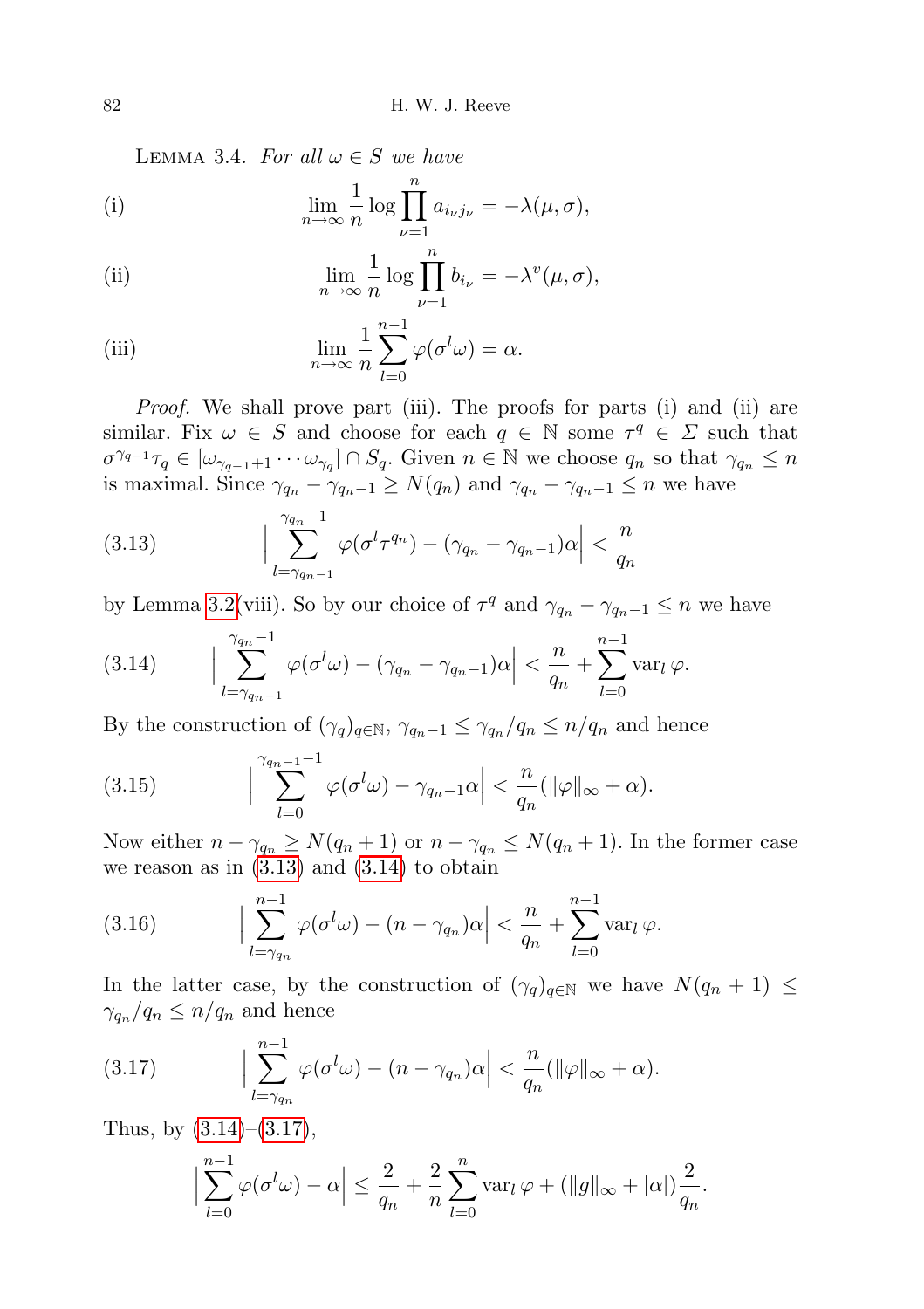Note that since  $\varphi$  is continuous we have  $n^{-1} \sum_{l=0}^{n} \text{var}_l \varphi \to 0$ . Thus, dividing by *n* and letting  $n \to \infty$  proves the lemma.

<span id="page-12-2"></span>LEMMA 3.5.  $S \subseteq \Sigma_{\alpha}^{\varphi}$ .

*Proof.*  $S \subseteq \Sigma^{\varphi}_{\alpha}$  is precisely Lemma [3.4\(](#page-11-1)iii).

<span id="page-12-1"></span>LEMMA 3.6. For all  $\omega = (i_{\nu}, j_{\nu})_{\nu \in \mathbb{N}} \in S$  we have

<span id="page-12-0"></span>(i) 
$$
\lim_{n \to \infty} \frac{1}{n} \log \mathcal{W}([\omega_1 \cdots \omega_n]) = -h(\mu, \sigma),
$$
  
(ii) 
$$
\lim_{n \to \infty} \frac{1}{n} \log \mathcal{W}([i_1 \cdots i_n]) = -h^v(\mu, \sigma).
$$

Proof. Both proofs resemble that of Lemma [3.4.](#page-11-1) We prove only part (i) since the proof of part (ii) is similar.

Take  $\omega \in S$ . Given  $n \in \mathbb{N}$  we choose  $q_n$  so that  $\gamma_{q_n} \leq n$  is maximal. Since  $\gamma_{q_n} - \gamma_{q_n-1} \ge N(q_n)$  and  $\gamma_{q_n} - \gamma_{q_n-1} \le n$  we have

$$
(3.18) \qquad \left|\log \mu_{k(q_n)}([\omega_{\gamma_{q_n-1}+1}\cdots\omega_{\gamma_{q_n}}]) + (\gamma_{q_n}-\gamma_{q_n-1})h(\mu,\sigma)\right| < \frac{n}{q_n}
$$

by Lemma [3.2\(](#page-7-1)iv). Moreover, by the construction of  $(\gamma_q)_{q \in \mathbb{N}}$ ,

$$
\max\{B(l): l \le q_n\}\gamma_{q_n-1} \le \gamma_{q_n}/q_n \le n/q_n
$$

so by Lemma [3.2\(](#page-7-1)i),

$$
(3.19) \qquad \Big|\sum_{l=1}^{q_n-1}\log\mu_{k(l)}([\omega_{\gamma_{l-1}+1}\cdots\omega_{\gamma_l}])+\gamma_{q_n-1}h(\mu,\sigma)\Big|<\frac{n}{q}.
$$

Now either  $n - \gamma_{q_n} \ge N(q_n + 1)$  or  $n - \gamma_{q_n} \le N(q_n + 1)$ . In the former case we apply Lemma [3.2\(](#page-7-1)iv) and note that  $n - \gamma_{q_n} \leq n$  to obtain

$$
(3.20) \qquad \left|\log \mu_{k(q_n+1)}([\omega_{\gamma_{q_n}}\cdots\omega_n]) + (n-\gamma_{q_n})h(\mu,\sigma)\right| < \frac{n}{q_n+1}.
$$

In the latter case, by the construction of  $(\gamma_q)_{q \in \mathbb{N}}$  we have  $N(q_n + 1) \leq$  $\gamma_{q_n}/q_n \leq n/q_n$  and hence

(3.21) 
$$
|\log \mu_{k(q_n+1)}([\omega_{\gamma_{q_n}}\cdots\omega_n]) + (n-\gamma_{q_n})h(\mu,\sigma)| < \frac{n}{q_n}.
$$

Thus, by  $(3.18)$ – $(3.21)$  together with the construction of  $W$ ,

$$
|\log \mathcal{W}([\omega_1 \cdots \omega_n]) + nh(\mu, \sigma)| < \frac{3n}{q_n}.
$$

<span id="page-12-3"></span>Dividing by n and letting  $n \to \infty$  proves the lemma.

LEMMA 3.7. For all  $\omega \in S$  we have  $\lim_{n\to\infty} R_n(\omega)/n = 0$ .

*Proof.* This follows from Lemma  $3.2(iii) \& (ix)$  in a similar way to the proof of Lemma [3.6.](#page-12-1)  $\blacksquare$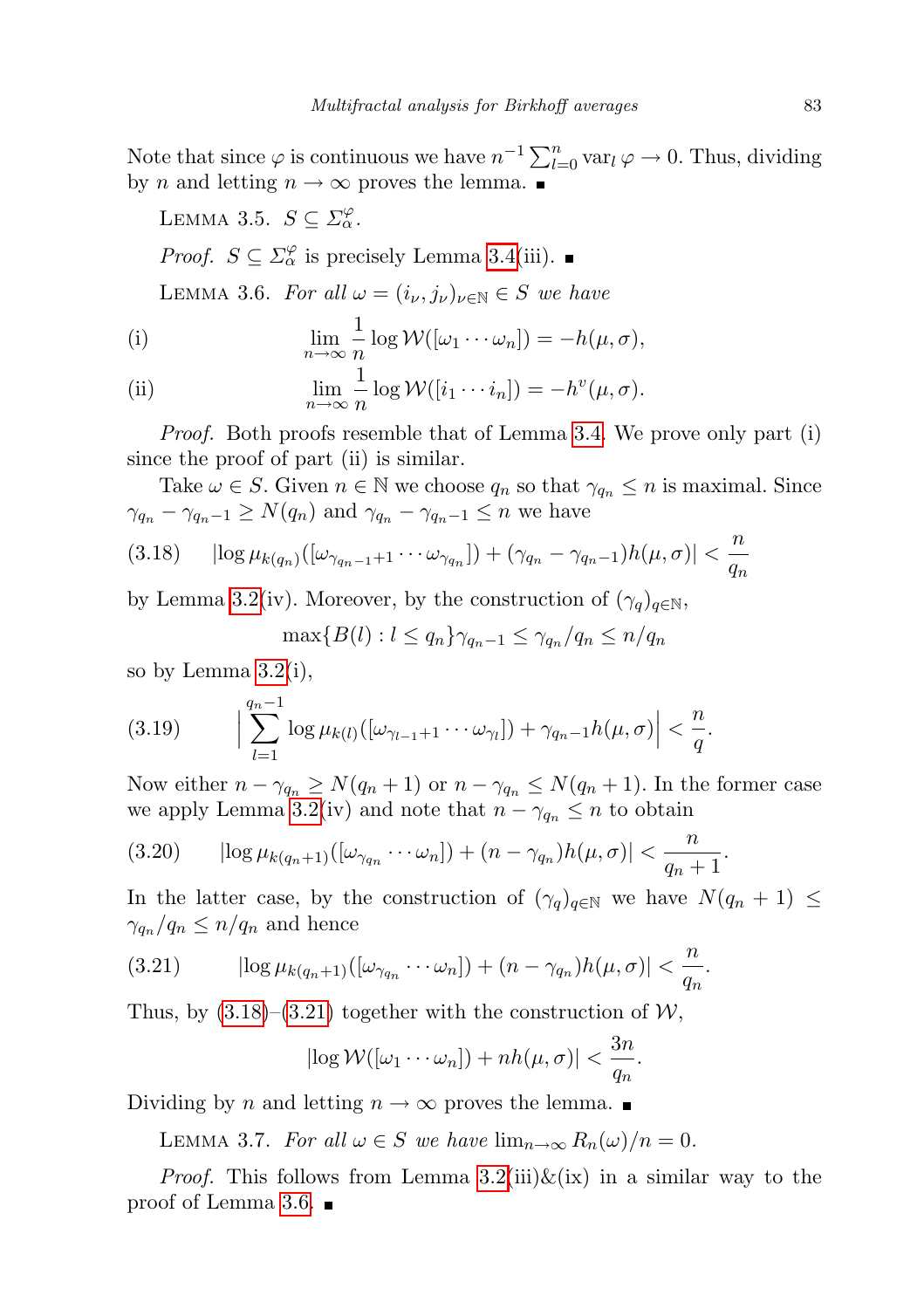<span id="page-13-3"></span>LEMMA 3.8. For all  $\omega \in S$ ,

$$
\liminf_{n\to\infty}\frac{\log W(B_n(\omega))}{\log\prod_{\nu=1}^n b_{i_{\nu}}} \ge D_{LY}(\mu).
$$

*Proof.* Fix  $\omega = (i_{\nu}, j_{\nu})_{\nu \in \mathbb{N}} \in S$ . By [\(2.1\)](#page-4-1) we have

<span id="page-13-0"></span>
$$
\lim_{n \to \infty} \frac{1}{n} \log \prod_{\nu=1}^{L_n(\omega)} a_{\omega_{\nu}} = \lim_{n \to \infty} \frac{1}{n} \log \prod_{\nu=1}^n b_{i_{\nu}}.
$$

Hence, by Lemma  $3.4(i)\&$ (ii),

(3.22) 
$$
\lim_{n \to \infty} \frac{L_n(\omega)}{n} = \frac{\lambda^v(\mu, \sigma)}{\lambda(\mu, \sigma)}.
$$

Given  $n \in \mathbb{N}$  let  $q_n$  be the greatest integer satisfying  $\gamma_{q_n-1} < L_n(\omega)$  and let  $L_n^+(\omega) := \min\{l \ge L_n(\omega) : k(q_n) \mid (l - \gamma_{q_n-1})\}$ . By the construction of  $(\gamma_q)_{q \in \mathbb{N}}$  we have  $k(q_n) \leq \gamma_{q_n-1}/q_n \leq L_n(\omega)/q_n \leq n/q_n$  and so, by  $(3.22)$ ,

<span id="page-13-2"></span>
$$
(3.23) \quad \lim_{n \to \infty} \frac{L_n^+(\omega)}{n} = \lim_{n \to \infty} \frac{L_n(\omega) + o(k(q_n))}{n} = \lim_{n \to \infty} \frac{L_n(\omega)}{n} = \frac{\lambda^v(\mu, \sigma)}{\lambda(\mu, \sigma)}.
$$

Moreover,  $L_n^+(\omega) \ge L_n(\omega)$  so

$$
B_n(\omega) \subseteq [\omega_1 \cdots \omega_{L_n^+(\omega)}] \cap \sigma^{-L_n^+(\omega)}[i_{L_n^+(\omega)} \cdots i_n].
$$

Thus, by Lemma [3.4\(](#page-11-1)ii) it suffices to show that

$$
\lim_{n \to \infty} \frac{1}{n} \mathcal{W}([\omega_1 \cdots \omega_{L_n^+(\omega)}] \cap \sigma^{-L_n^+(\omega)}[i_{L_n^+(\omega)} \cdots i_n])
$$
  
= 
$$
\frac{\lambda^v(\mu, \sigma)}{\lambda(\mu, \sigma)} h(\mu, \sigma) + \left(1 - \frac{\lambda^v(\mu, \sigma)}{\lambda(\mu, \sigma)}\right) h^v(\mu, \sigma).
$$

Now since  $L_n^+(\omega) - \gamma_{q_n-1}$  is a multiple of  $k(q_n)$  it follows from the construction of W that for all  $\tau = (\tau_{\nu})_{\nu=1}^n \in \mathcal{D}^n$  we have

<span id="page-13-1"></span>(3.24) 
$$
\mathcal{W}([\tau_1 \cdots \tau_n]) = \mathcal{W}([\tau_1 \cdots \tau_{L_n^+(\omega)}]) \mathcal{W}([\tau_{L_n^+(\omega)+1} \cdots \tau_n]).
$$

Hence, it suffices to show that

(3.25) 
$$
\lim_{n \to \infty} \frac{1}{n} \mathcal{W}([\omega_1 \cdots \omega_{L_n^+(\omega)}]) = \frac{\lambda^v(\mu, \sigma)}{\lambda(\mu, \sigma)} h(\mu, \sigma),
$$

(3.26) 
$$
\lim_{n \to \infty} \frac{1}{n} \mathcal{W}(\sigma^{-L_n^+(\omega)}[i_{L_n^+(\omega)} \cdots i_n]) = \left(1 - \frac{\lambda^v(\mu, \sigma)}{\lambda(\mu, \sigma)}\right) h^v(\mu, \sigma).
$$

Equation  $(3.25)$  follows from Lemma  $3.6(i)$  combined with  $(3.23)$ . Equation  $(3.26)$  follows from Lemma [3.6\(](#page-12-1)ii) and  $(3.23)$  along with

$$
\mathcal{W}([i_1\cdots i_n]) = \mathcal{W}([i_1\cdots i_{L_n^+(\omega)}])\mathcal{W}([i_{L_n^+(\omega)+1}\cdots i_n]),
$$

which in turn follows from  $(3.24)$ .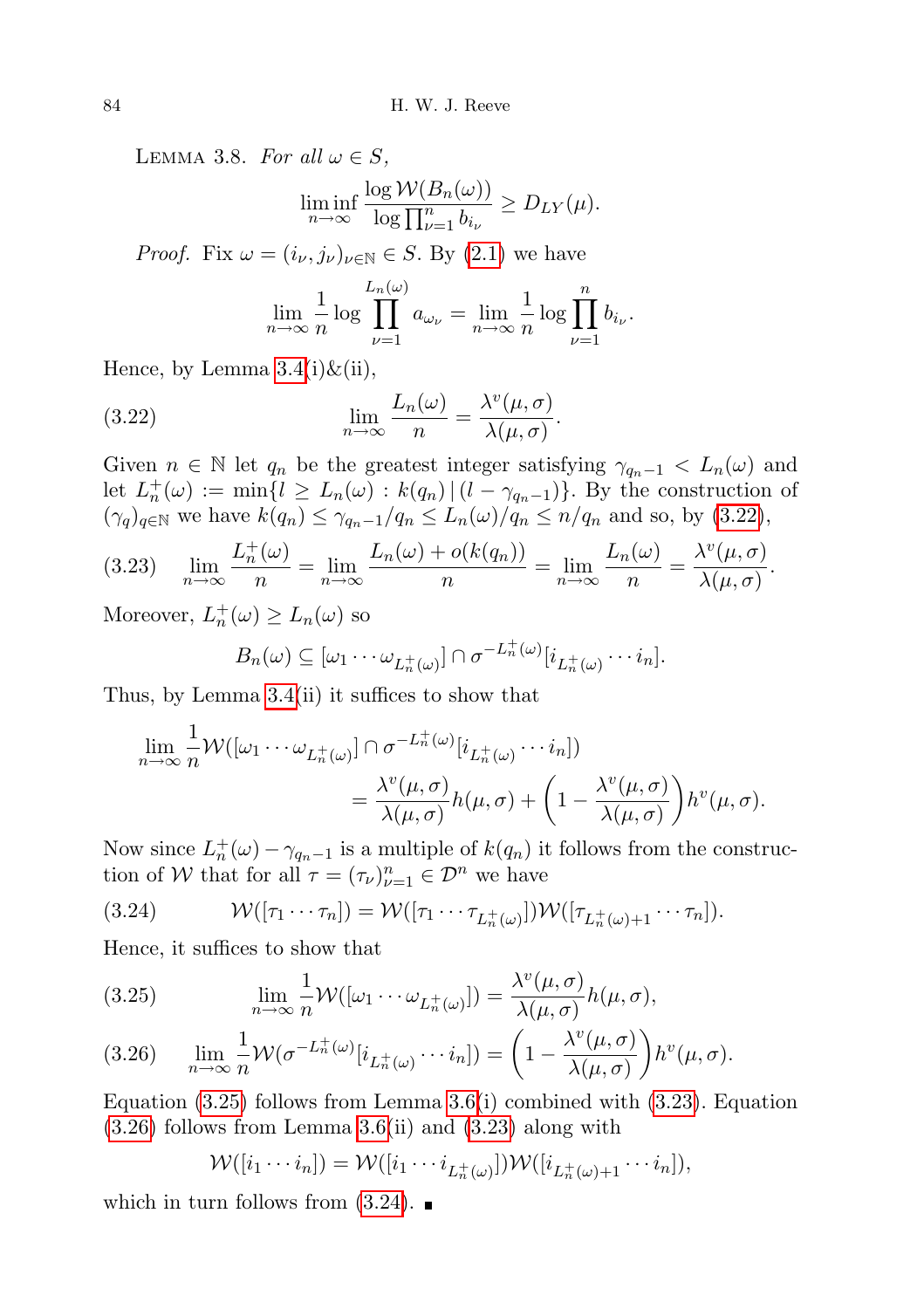<span id="page-14-1"></span>LEMMA 3.9.  $\dim_{\mathcal{H}}(\Pi(\Sigma_{\alpha}^{\varphi})) \geq D_{LY}(\mu).$ 

*Proof.* We begin with the special cases in which  $D$  is not two-dimensional. If  $D$  is not two-dimensional then either there is just one i for which there exists j with  $(i, j) \in \mathcal{D}$ , or for each i there is just one j for which  $(i, j) \in \mathcal{D}$ . In the former case we have  $h^v(\mu, \sigma) = 0$ . Thus it suffices to show that

$$
\dim_{\mathcal{H}}(\Pi(\Sigma_{\alpha}^{\varphi})) \ge \frac{h(\mu,\sigma)}{\lambda(\mu,\sigma)}.
$$

This follows from Olsen [\[15,](#page-22-1) Theorem 1] applied to the projection  $\chi^h(\Lambda_\alpha^\varphi)$ onto the horizontal axis, together with the fact that the Hausdorff dimension cannot increase under projection. Similarly, when there is just one  $i$  for each *i*, we have  $h(\mu, \sigma) = h^v(\mu, \sigma)$  and so it suffices to show

$$
\dim_{\mathcal{H}}(\Pi(\varSigma^{\varphi}_{\alpha})) \ge \frac{h^v(\mu,\sigma)}{\lambda^v(\mu,\sigma)},
$$

which follows from Olsen [\[15,](#page-22-1) Theorem 1] applied to the projection  $\chi^v(\Lambda_\alpha^\varphi)$ onto the vertical. Henceforth we assume that  $\mathcal D$  is two-dimensional.

By Lemma [3.5](#page-12-2) it suffices to prove that  $\dim_{\mathcal{H}}(H(S)) \geq D_{LY}(\mu)$ . Now by Lemma [3.3](#page-10-0) we have  $W(S) > 0$  and by Lemma [3.8](#page-13-3) we have

$$
\liminf_{n \to \infty} \frac{\log \mathcal{W}(B_n(\omega))}{\log \prod_{\nu=1}^n b_{i_{\nu}}} \ge D_{LY}(\mu)
$$

for all  $\omega \in S$ . Moreover, by Lemma [3.7,](#page-12-3) for all  $\omega \in S$ ,

$$
\lim_{n \to \infty} \frac{R_n(\omega)}{n} = 0.
$$

Thus, by Lemma [2.3\(](#page-6-1)i), combined with the assumption that  $\mathcal D$  is twodimensional, the lemma holds.

Lemma [3.9](#page-14-1) holds for all  $\mu \in \mathcal{M}_{\sigma}(\Sigma)$  satisfying  $\int \varphi d\mu = \alpha$ . Therefore,

$$
\dim_{\mathcal{H}} \Lambda_{\alpha}^{\varphi} \geq \sup \Big\{ D_{LY}(\mu) : \mu \in \mathcal{M}_{\sigma}(\Sigma), \big\{\varphi \, d\mu = \alpha \Big\}.
$$

<span id="page-14-0"></span>4. Proof of the upper bound. We begin by demonstrating that the function  $f : [\alpha_{\min}(\varphi), \alpha_{\max}(\varphi)] \to \mathbb{R}$  given by

$$
f(\alpha) = \sup \{ D_{LY}(\mu) : \mu \in \mathcal{M}_{\sigma}(\Sigma), \{ \varphi \, d\mu = \alpha \}
$$

<span id="page-14-2"></span>is continuous on  $[\alpha_{\min}(\varphi), \alpha_{\max}(\varphi)].$ 

LEMMA 4.1. f is continuous on  $[\alpha_{\min}(\varphi), \alpha_{\max}(\varphi)].$ 

*Proof.* Fix  $\alpha_* \in [\alpha_{\min}(\varphi), \alpha_{\max}(\varphi)]$ . First we show that f is upper semicontinuous at  $\alpha_*$ . Since  $[\alpha_{\min}(\varphi), \alpha_{\max}(\varphi)] = {\alpha \in \mathbb{R} : \Sigma_{\alpha}^{\varphi} \neq \emptyset}$  we may take a sequence  $\{\alpha_n\}_{n\in\mathbb{N}}$  such that  $\lim_{n\to\infty} \alpha_n = \alpha$ ,  $\lim_{n\to\infty} f(\alpha_n) =$  $\limsup_{\alpha\to\alpha_*} f(\alpha)$  and for each n there is a measure  $\mu_n$  such that  $\int \varphi \, d\mu_n = \alpha_n$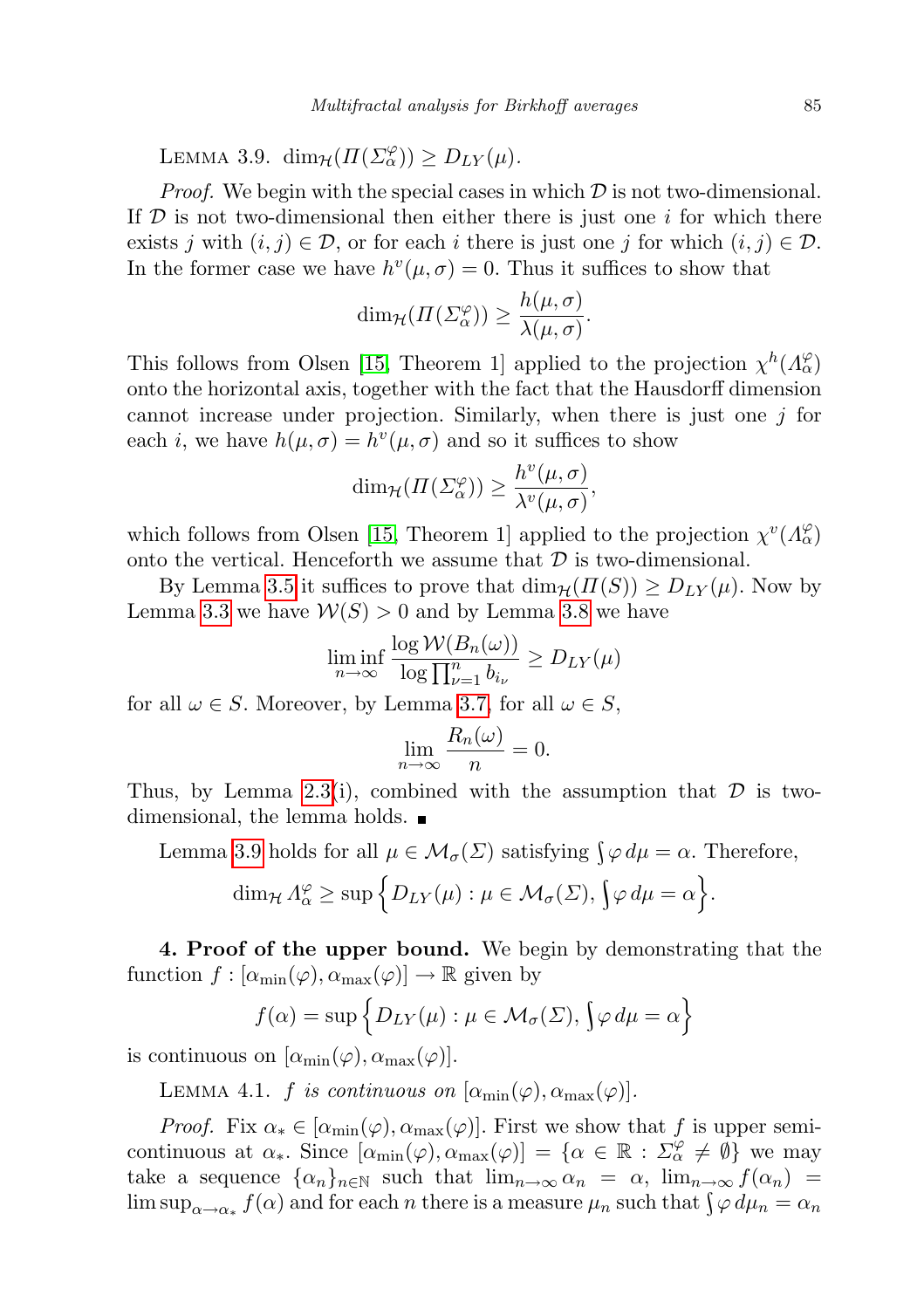and  $D_{LY}(\mu_n) > f(\alpha_n) - 1/n$ . Since  $\mathcal{M}_{\sigma}(\Sigma)$  is compact we may take a weak-\* limit  $\mu_*$  of  $\{\mu_n\}_{n\in\mathbb{N}}$ . It follows from the upper semicontinuity of entropy (see [\[18,](#page-22-5) Theorem 8.2]) that  $\mu \mapsto D_{LY}(\mu)$  is upper semicontinuous. Thus,  $f(\alpha_*) \ge D_{LY}(\mu_*) \ge \limsup_{n \to \infty} D_{LY}(\mu_n) \ge \limsup_{\alpha \to \alpha_*} f(\alpha)$ . Hence, f is upper semicontinuous at  $\alpha_*$  for all  $\alpha_* \in [\alpha_{\min}(\varphi), \alpha_{\max}(\varphi)].$ 

To prove that  $f$  is lower semicontinuous we first show that, provided  $\alpha_* \neq \alpha_{\max}(\varphi)$ ,  $\liminf_{\alpha \to \infty} \alpha_* f(\alpha) > f(\alpha_*) - \epsilon$  for an arbitrary  $\epsilon > 0$ . Choose  $\mu_{\epsilon} \in M_{\sigma}(\Sigma)$  with  $\int \varphi \, d\mu_{\epsilon} = \alpha_*$  and  $D_{LY}(\mu_{\epsilon}) > f(\alpha_*) - \epsilon$ . Take  $\mu_{\max} \in$  $\mathcal{M}_{\sigma}(\Sigma)$  with  $\int \varphi \, d\mu_{\max} = \alpha_{\max}$ . Now for each  $\rho \in (0,1)$  we let  $\mu_{\rho,\epsilon} :=$  $\rho\mu_{\epsilon} + (1 - \rho)\mu_{\max}$ . Note that  $\int f d\mu_{\rho,\epsilon} = \rho\alpha_* + (1 - \rho)\alpha_{\max}$ . Moreover, it follows from the fact that the entropy map is affine (see [\[18,](#page-22-5) Theorem 8.1) that  $\rho \mapsto D_{LY}(\mu_{\rho,\epsilon})$  is continuous. Hence  $f(\alpha_*) - \epsilon < D_{LY}(\mu_*)$  $\leq \liminf_{\rho \to 1} D_{LY}(\mu_{\rho,\epsilon}) \leq \liminf_{\rho \to 1} f(\rho \alpha_* + (1 - \rho) \alpha_+) = \liminf_{\alpha \to \infty} \alpha_*^{\alpha} f(\alpha).$ The proof that  $\liminf_{\alpha \to \infty}^{\alpha < \alpha^*} f(\alpha) \geq f(\alpha_*)$  for all  $\alpha_* \neq \alpha_{\min}(\varphi)$  is similar. Thus, f is lower semicontinuous at  $\alpha_*$  for all  $\alpha_* \in [\alpha_{\min}(\varphi), \alpha_{\max}(\varphi)]$ .

Thus, to show that the spectrum is continuous it suffices to prove that dim<sub> $\mathcal{H} \Lambda_{\alpha}^{\varphi} = f(\alpha)$ .</sub>

Another consequence of Lemma [4.1](#page-14-2) is that in proving the upper bound in Theorem [1,](#page-2-0)  $\dim_{\mathcal{H}} \Lambda_{\alpha}^{\varphi} \leq f(\alpha)$ , it suffices to prove

<span id="page-15-0"></span>(4.1) 
$$
\dim_{\mathcal{H}} \Lambda_{\alpha}^{\varphi} \leq \sup \left\{ D_{LY}(\mu) : \mu \in \mathcal{M}_{\sigma}(\Sigma), \left| \int \varphi \, d\mu - \alpha \right| \leq \epsilon \right\}
$$

for arbitrarily small  $\epsilon > 0$ .

The key ingredient in the proof of the upper bound is Lemma [4.2,](#page-16-0) which uses an idea from Baran´ski  $[1]$  to give an upper estimate for the dimension of the projection of a subset of the symbolic space in terms of the possible limit points for frequencies of words amongst its members. From Lemma [4.2](#page-16-0) we can deduce an estimate of the form [\(4.1\)](#page-15-0) with an error term given by the variance of a potential across sets of strings with a common first digit var<sub>1</sub>  $\varphi$ (see Lemma [4.3\)](#page-19-0). By iterating our system some large number of times we are able to transform this estimate into estimates of the form [\(4.1\)](#page-15-0) with an arbitrary degree of precision (see Lemma [4.5\)](#page-20-0).

We introduce the following terminology for the proof of the upper bound. Let

$$
\mathbb{P} := \left\{ (p_d)_{d \in \mathcal{D}} \in [0,1]^{\mathcal{D}} : \sum_{d \in \mathcal{D}} p_d = 1 \right\}
$$

be the simplex of probability vectors on the digit set  $\mathcal D$  and

$$
\mathbb{B} := \{ (p_d)_{d \in \mathcal{D}} \in \mathbb{P} : p_d \in \mathbb{Q} \backslash \{0\} \}.
$$

Note that  $\mathbb P$  is compact and  $\mathbb B$  is a countable dense subset. For each  $p \in \mathbb P$  we let  $\mu_{\mathbf{p}}$  denote the corresponding Bernoulli measure on  $\Sigma$ . Given  $(i, j) \in \mathcal{D}$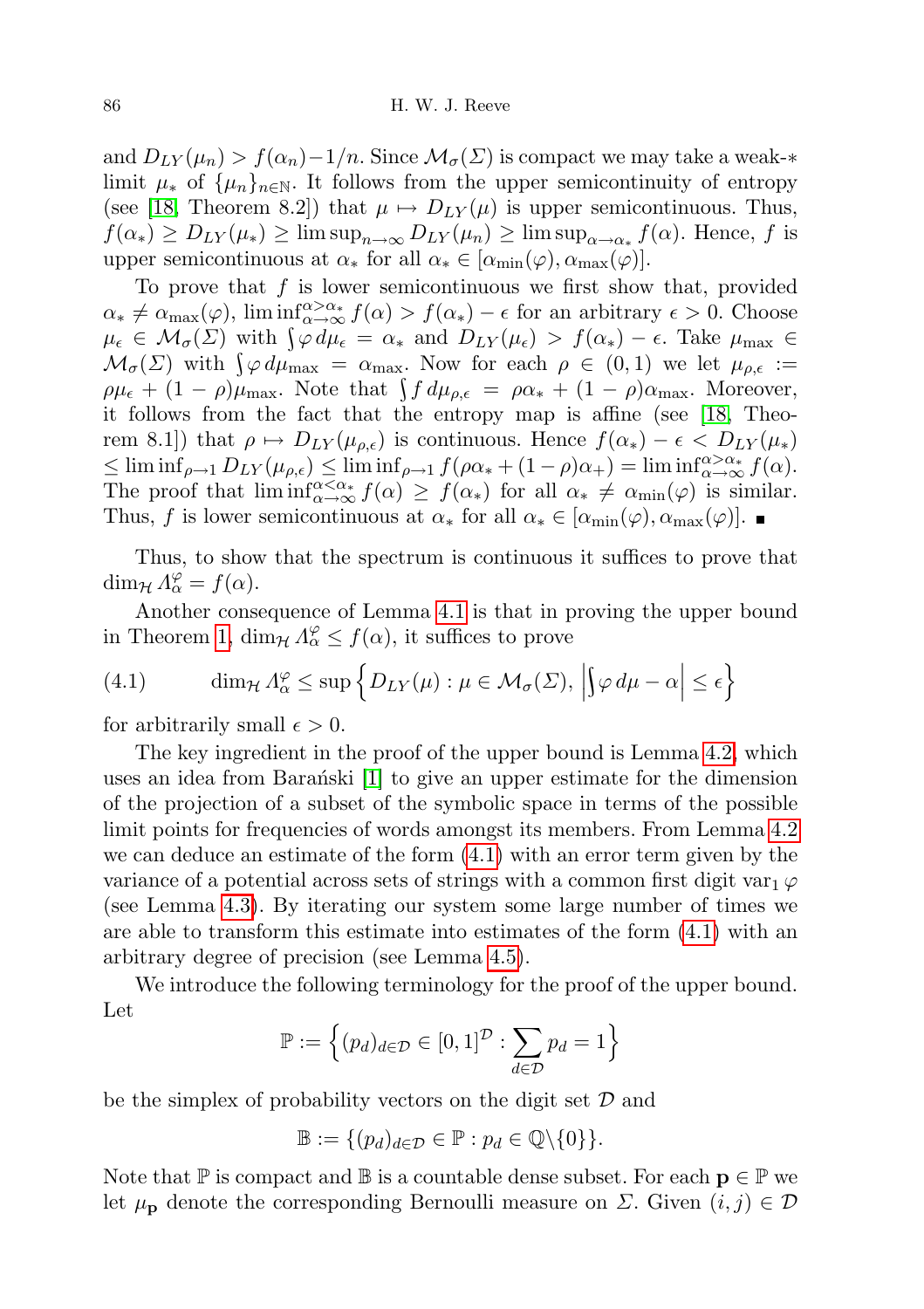we define, for each  $\omega \in \Sigma$  and  $n \in \mathbb{N}$ ,

$$
N_{ij}(\omega|n) := \#\{l \in \{1, \ldots, n\} : \omega_l = (i, j)\}\
$$

and  $P_{ij}(\omega|n) := N_{ij}(\omega|n)/n$ . This implies that for each  $\omega \in \Sigma$  and  $n \in \mathbb{N}$ we have a probability vector  $\mathbf{P}(\omega|n) := (P_{ij}(\omega|n))_{(i,j)\in\mathcal{D}} \in \mathbb{P}$  known as the nth level frequency vector for  $\omega$ . We also let  $N_i(\omega|n) := \sum_{j=1}^{M_i} N_{ij}(\omega|n)$ ,  $P_i(\omega|n) := \sum_{j=1}^{M_i} P_{ij}(\omega|n)$  and  $p_i := \sum_{j=1}^{M_i} p_{ij}$  for  $(p_{ij})_{(i,j)\in\mathcal{D}} \in \mathbb{P}$ .

<span id="page-16-0"></span>LEMMA 4.2. Suppose we have  $\Omega \subseteq \Sigma$  and  $A \subseteq \mathbb{P}$  such that for all  $\omega \in \Omega$ every limit point of the sequence  $(\mathbf{P}(\omega|n))_{n\in\mathbb{N}}$  of frequency vectors for  $\omega$  lies within A. Then  $\dim_{\mathcal{H}} (\Pi(\Omega)) \leq \sup \{ D_{LY}(\mu_p) : p \in A \}.$ 

Proof. Recall that

$$
D_{LY}(\mu) := \frac{h(\mu,\sigma)}{\lambda(\mu,\sigma)} + \left(\frac{1}{\lambda^v(\mu,\sigma)} - \frac{1}{\lambda(\mu,\sigma)}\right)h^v(\mu,\sigma),
$$

so for Bernoulli measures  $\mu_{\mathbf{p}}$  we can write

$$
D_{LY}(\mu_{\mathbf{p}}) = \frac{\sum_{(i,j)\in\mathcal{D}} p_{ij} \log p_{ij}}{\sum_{(i,j)\in\mathcal{D}} p_{ij} \log a_{ij}} + \frac{\sum_{i=1}^N p_i \log p_i}{\sum_{i=1}^N p_i \log b_i} - \frac{\sum_{i=1}^N p_i \log p_i}{\sum_{(i,j)\in\mathcal{D}} p_{ij} \log a_{ij}} = \frac{\sum_{(i,j)\in\mathcal{D}} p_{ij} \log p_{ij} / p_i}{\sum_{(i,j)\in\mathcal{D}} p_{ij} \log a_{ij}} + \frac{\sum_{i=1}^N p_i \log p_i}{\sum_{i=1}^N p_i \log b_i}.
$$

Let  $s := \sup\{D_{LY}(\mu_p) : p \in A\}$ . Fix some  $\delta > 0$  and  $\omega \in \Omega$ . For each  $n \in \mathbb{N}$ we take  $\rho(n) = (\rho_{ij}(n))_{(i,j)\in\mathcal{D}} \in \mathbb{P}$  defined by

(4.2) 
$$
\rho_{ij}(n) := \begin{cases} P_i(\omega|n) \frac{P_{ij}(\omega|L_n(\omega))}{P_i(\omega|L_n(\omega))} & \text{if } P_{ij}(\omega|L_n(\omega)) \neq 0, \\ 0 & \text{if } P_{ij}(\omega|L_n(\omega)) = 0. \end{cases}
$$

Since  $\mathbb P$  is compact we may take  $n_q$  such that:

(i) 
$$
\lim_{q \to \infty} \frac{\sum_{i=1}^{N} P_i(\omega | n_q) \log P_i(\omega | n_q)}{\sum_{i=1}^{N} P_i(\omega | n_q) \log b_i} = \liminf_{n \to \infty} \frac{\sum_{i=1}^{N} P_i(\omega | n) \log P_i(\omega | n)}{\sum_{i=1}^{N} P_i(\omega | n) \log b_i};
$$

(ii) 
$$
\rho := \lim_{q \to \infty} \rho(n_q)
$$
 exists;

(iii)  $\mathbf{P} := \lim_{q \to \infty} \mathbf{P}(\omega | L_{n_q}(\omega))$  exists.

Since  $\omega \in \Omega$ ,  $P \in A$ . Letting  $b_{\max} := \max_i b_i < 1$  we may take  $\beta(\omega) =$  $(\beta_{ij}^{\omega})_{(i,j)\in\mathcal{D}} \in \mathbb{B}$  such that  $\rho_{ij}/\beta_{ij}^{\omega}, \beta_{ij}^{\omega}/\rho_{ij} < b_{\max}^{-\delta/2}$  for all  $(i,j)\in\mathcal{D}$  with  $\rho_{ij} \neq 0$ . By the definition of  $B_{n_q}(\omega)$  we have

$$
\mu_{\beta(\omega)}(B_{n_q}(\omega)) = \prod_{\nu=1}^{L_{n_q}(\omega)} \beta_{i_\nu j_\nu}^{\omega} \times \prod_{\nu=L_{n_q}(\omega)+1}^{n_q} \beta_{i_\nu}^{\omega}
$$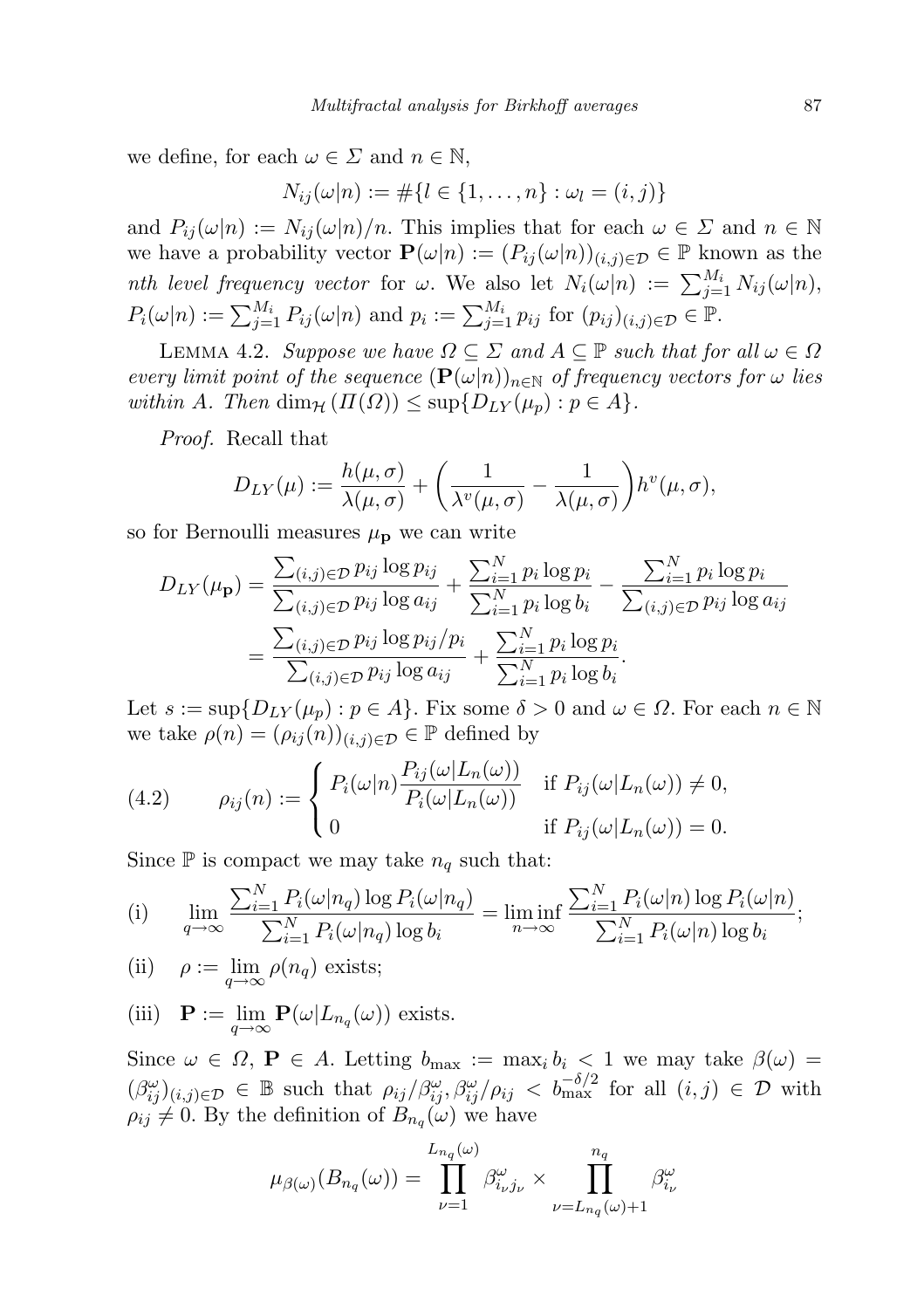and so

$$
\log \mu_{\beta}(\omega) (B_{n_q}(\omega)) = \sum_{(i,j) \in \mathcal{D}} N_{ij}(\omega | L_{n_q}(\omega)) \log \beta_{ij}^{\omega}
$$
  
+ 
$$
\sum_{i=1}^N (N_i(\omega | n_q) - N_i(\omega | L_{n_q}(\omega))) \log \beta_i^{\omega}
$$
  
= 
$$
\sum_{(i,j) \in \mathcal{D}} N_{ij}(\omega | L_{n_q}(\omega)) \log \beta_{ij}^{\omega} / \beta_i^{\omega} + \sum_{i=1}^N N_i(\omega | n_q) \log \beta_i^{\omega}.
$$

By  $(2.1)$  we have

$$
\log a_{\min} \leq \sum_i N_i(\omega | n_q) \log b_i - \sum_{ij} N_{ij}(\omega | L_{n_q}(\omega)) \log a_{ij} \leq 0.
$$

Hence,

$$
\liminf_{q \to \infty} \frac{\log \mu_{\beta(\omega)}(B_{n_q}(\omega))}{\log \prod_{\nu=1}^{n_q} b_{i_{\nu}}} \le \liminf_{q \to \infty} \left( \frac{\sum_{ij} N_{ij}(\omega | L_{n_q}(\omega)) \log \beta_{ij}^{\omega} / \beta_{i}^{\omega}}{\sum_{ij} N_{ij}(\omega | L_{n_q}(\omega)) \log a_{ij}} + \frac{\sum_{i} N_i(\omega | n_q) \log \beta_{i}^{\omega}}{\sum_{i} N_i(\omega | n_q) \log b_i} \right) \le \liminf_{q \to \infty} \left( \frac{\sum_{ij} P_{ij}(\omega | L_{n_q}(\omega)) \log \beta_{ij}^{\omega} / \beta_{i}^{\omega}}{\sum_{ij} P_{ij}(\omega | L_{n_q}(\omega)) \log a_{ij}} + \frac{\sum_{i} P_i(\omega | n_q) \log \beta_{i}^{\omega}}{\sum_{i} P_i(\omega | n_q) \log b_i} \right).
$$

Since  $\beta(\omega)\rho_{ij}/\beta_{ij}^{\omega}, \beta_{ij}^{\omega}/\rho_{ij} < b_{\text{max}}^{-\delta/2}$  for all  $(i, j) \in \mathcal{D}$  such that  $\rho_{ij} \neq 0$  we have

$$
\liminf_{q \to \infty} \left( \frac{\sum_{ij} P_{ij}(\omega | L_{n_q}(\omega)) \log \beta_{ij}^{\omega} / \beta_i^{\omega}}{\sum_{ij} P_{ij}(\omega | L_{n_q}(\omega)) \log a_{ij}} + \frac{\sum_i P_i(\omega | n_q) \log \beta_i^{\omega}}{\sum_i P_i(\omega | n_q) \log b_i} \right) \n\leq \liminf_{q \to \infty} \left( \frac{\sum_{ij} P_{ij}(\omega | L_{n_q}(\omega)) \log \rho_{ij}(n_q) / \rho_i(n_q)}{\sum_{ij} P_{ij}(\omega | L_{n_q}(\omega)) \log a_{ij}} + \frac{\sum_i P_i(\omega | n_q) \log \rho_i(n_q)}{\sum_i P_i(\omega | n_q) \log b_i} \right) + \delta.
$$

By the definition [\(4.2\)](#page-16-0) of  $\rho(n_q)$ ,

$$
\liminf_{q \to \infty} \left( \frac{\sum_{ij} P_{ij}(\omega | L_{n_q}(\omega)) \log \rho_{ij}(n_q) / \rho_i(n_q)}{\sum_{ij} P_{ij}(\omega | L_{n_q}(\omega)) \log a_{ij}} + \frac{\sum_i P_i(\omega | n_k) \log \rho_i(n_q)}{\sum_i P_i(\omega | n_q) \log b_i} \right)
$$
  
= 
$$
\liminf_{q \to \infty} \left( \frac{\sum_{ij} P_{ij}(\omega | L_{n_q}(\omega)) \log P_{ij}(\omega | L_{n_q}(\omega)) / P_i(\omega | L_{n_q}(\omega))}{\sum_{ij} P_{ij}(\omega | L_{n_q}(\omega)) \log a_{ij}} + \frac{\sum_i P_i(\omega | n_q) \log P_i(\omega | n_q)}{\sum_i P_i(\omega | n_q) \log b_i} \right).
$$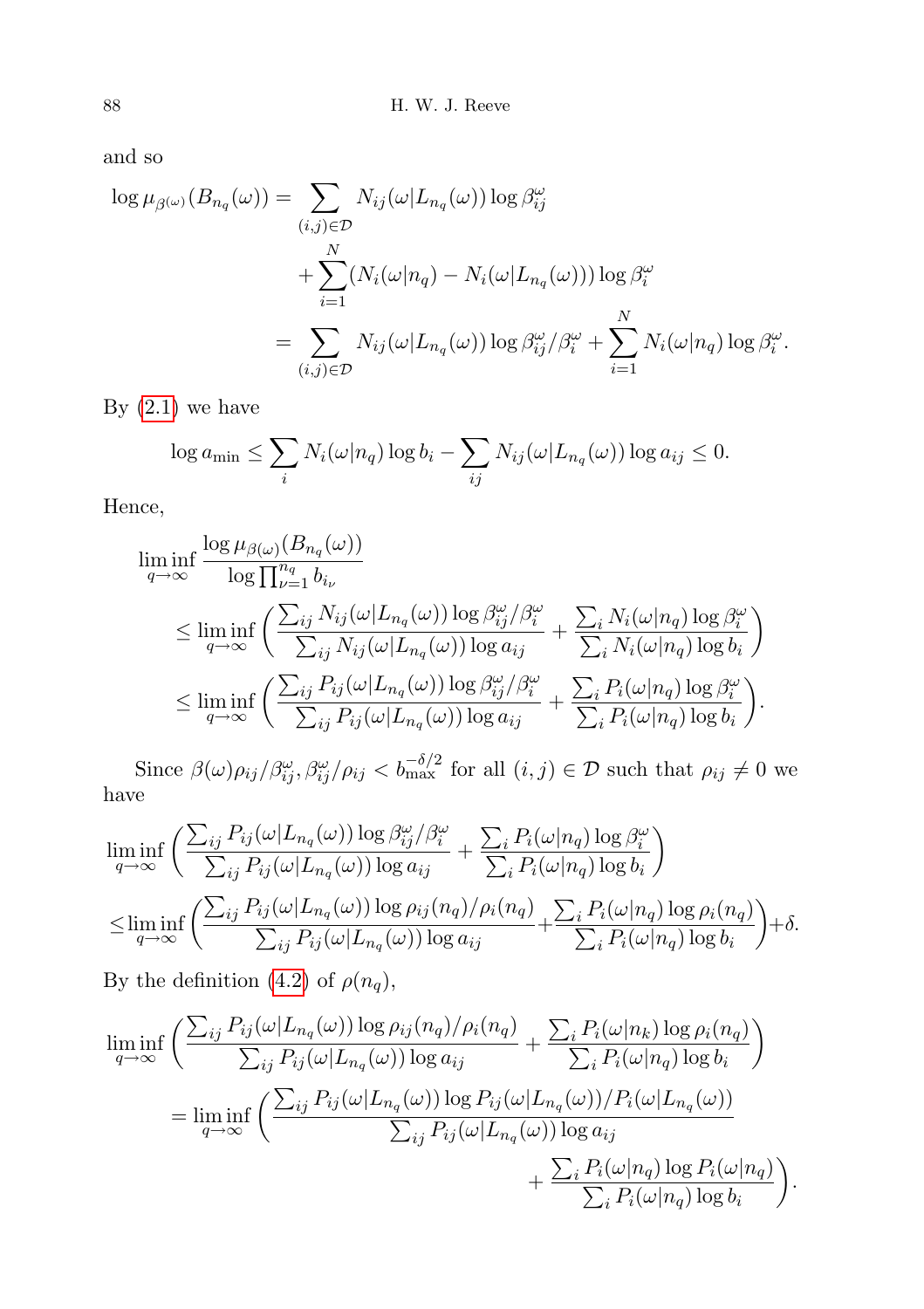By condition (i) on  $n_q$  we have

$$
\liminf_{q \to \infty} \left( \frac{\sum_{ij} P_{ij}(\omega | L_{n_q}(\omega)) \log P_{ij}(\omega | L_{n_q}(\omega)) / P_i(\omega | L_{n_q}(\omega))}{\sum_{ij} P_{ij}(\omega | L_{n_q}(\omega)) \log a_{ij}} + \frac{\sum_{i} P_i(\omega | n_q) \log P_i(\omega | n_q)}{\sum_{i} P_i(\omega | n_q) \log b_i} \right)
$$
\n
$$
\leq \liminf_{q \to \infty} \left( \frac{\sum_{ij} P_{ij}(\omega | L_{n_q}(\omega)) \log P_{ij}(\omega | L_{n_q}(\omega)) / P_i(\omega | L_{n_q}(\omega))}{\sum_{ij} P_{ij}(\omega | L_{n_q}(\omega)) \log a_{ij}} + \frac{\sum_{i} P_i(\omega | L_{n_q}(\omega)) \log P_i(\omega | L_{n_q}(\omega))}{\sum_{i} P_i(\omega | L_{n_q}(\omega)) \log b_i} \right)
$$

Since  $\lim_{q\to\infty} \mathbf{P}(\omega | L_{n_q}(\omega)) = \mathbf{P}$  and  $\mathbf{P} \in A$  we have

$$
\lim_{q \to \infty} \left( \frac{\sum_{ij} P_{ij}(\omega | L_{n_q}(\omega)) \log P_{ij}(\omega | L_{n_q}(\omega)) / P_i(\omega | L_{n_q}(\omega))}{\sum_{ij} P_{ij}(\omega | L_{n_q}(\omega)) \log a_{ij}} + \frac{\sum_{i} P_i(\omega | L_{n_q}(\omega)) \log P_i(\omega | L_{n_q}(\omega))}{\sum_{i} P_i(\omega | L_{n_q}(\omega)) \log b_i} \right)
$$
\n
$$
= \frac{\sum_{ij} P_{ij} \log P_{ij} / P_i}{\sum_{ij} P_{ij} \log a_{ij}} + \frac{\sum_{i} P_i \log P_i}{\sum_{i} P_{ij} \log b_i} \leq s.
$$

Hence, for each  $\omega \in \Omega$  we may find  $\beta(\omega) \in \mathbb{B}$  such that

<span id="page-18-0"></span>(4.3) 
$$
\liminf_{n \to \infty} \frac{\log \mu_{\beta(\omega)}(B_n(\omega))}{\log \prod_{\nu=1}^n b_{i_\nu j_\nu}} \leq s + \delta.
$$

Letting  $\Lambda^{\Omega}(\beta) := \{x \in \Pi(\Omega) : \beta(x) = \beta\}$  for each  $\beta \in \mathbb{B}$  we have  $\Pi(\Omega) = \bigcup_{\beta \in \mathbb{B}} \Lambda^{\Omega}(\beta)$ . Moreover, by [\(4.3\)](#page-18-0) combined with Lemma [2.3\(](#page-6-1)ii) we have  $\dim_{\mathcal{H}}(\Lambda^{\Omega}(\beta)) \leq s + \delta$  for each  $\beta \in \mathbb{B}$ . Since  $\dim_{\mathcal{H}}$  is closed under countable unions it follows that  $\dim_{\mathcal{H}}(H(\Omega)) \leq s + \delta$ . Letting  $\delta \to 0$  proves the lemma.

We now make a quick digression to see how Lemma [4.2](#page-16-0) implies the follow-ing generalization of a result due to Nielsen [\[14\]](#page-22-6). Given  $\mathbf{p} = (p_{ij})_{(i,j)\in\mathcal{D}} \in \mathbb{P}$ we define

$$
\Lambda(\mathbf{p}) := \{ x = \Pi(\omega) \in \Lambda : \lim_{n \to \infty} P_{ij}(\omega|n) = p_{ij} \text{ for all } (i, j) \in \mathcal{D} \}.
$$

COROLLARY 1. For each  $\mathbf{p} \in \mathbb{P}$ ,  $\dim_{\mathcal{H}}(\Lambda(\mathbf{p})) = D_{LY}(\mu_{\mathbf{n}})$ .

Proof. The lower bound follows from several applications of Kolmogorov's strong law of large numbers combined with Lemma [2.3\(](#page-6-1)ii). The upper bound is an immediate consequence of Lemma [4.2](#page-16-0) with  $A = \{p\}$ .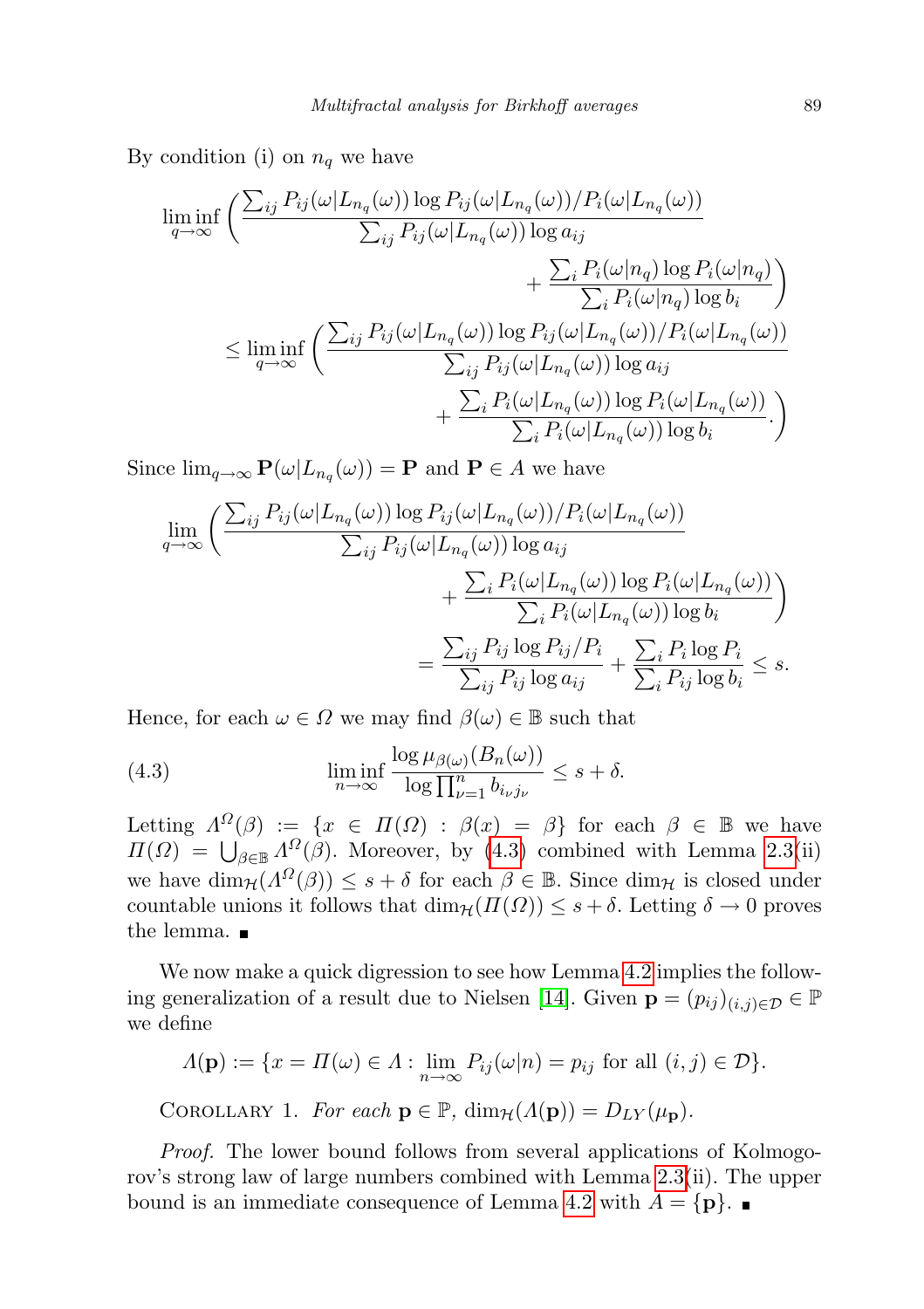<span id="page-19-0"></span>Returning to the proof of Theorem [1](#page-2-0) we obtain our first upper estimate for  $\dim_{\mathcal{H}} \Lambda_{\alpha}^{\varphi}$ .

Lemma 4.3.

 $\Big\}$  $\overline{\phantom{a}}$  $\overline{\phantom{a}}$  $\overline{\phantom{a}}$ 

$$
\dim_{\mathcal{H}} \Lambda_{\alpha}^{\varphi} \leq \sup \Big\{ D_{LY}(\mu) : \mu \in \mathcal{B}_{\sigma}(\Sigma), \Big| \Big\} \varphi \, d\mu - \alpha \Big| \leq \text{var}_1 \, \varphi \Big\}.
$$

*Proof.* By Lemma [4.2](#page-16-0) it suffices to show that given  $\omega \in \Sigma_{\alpha}^{\varphi}$  and  $\mathbf{p} =$  $(p_{ij}) \in \mathbb{P}$  a limit point for the sequence  $(\mathbf{P}(\omega|n))_{n \in \mathbb{N}}$  we have  $|\int \varphi \, d\mu_{\mathbf{p}} - \alpha| \leq$  $var_1 \varphi$ . Now given  $(i, j) \in \mathcal{D}$  we have  $|\int_{[(i, j)]} \varphi \, d\mu_{\mathbf{p}} - \varphi(\tau)| \leq \text{var}_1 \varphi$  for all  $\tau \in \Sigma$  with  $\tau_1 = (i, j)$ . Thus, for all  $n \in \mathbb{N}$ ,

$$
\sum_{(i,j)\in\mathcal{D}} P_{ij}(\omega|n) \int_{[(i,j)]} \varphi \, d\mu_{\mathbf{p}} - \frac{1}{n} \sum_{l=0}^{n-1} \varphi(\omega^l) \Big| \leq \text{var}_1 \, \varphi.
$$

Since **p** is a limit point of  $(\mathbf{P}(\omega|n))_{n\in\mathbb{N}}$  and  $\omega \in \Sigma_\alpha^\varphi$  this implies

$$
\Big|\sum_{(i,j)\in\mathcal{D}}p_{ij}\int_{[(i,j)]}\varphi\,d\mu_{\mathbf{p}}-\alpha\Big|\leq \mathrm{var}_1\,\varphi.
$$

Since  $\int \varphi \, d\mu_{\bf p} = \sum_{(i,j) \in \mathcal{D}} p_{ij} \int_{[(i,j)]} \varphi \, d\mu_{\bf p}$  this completes the proof of the lemma.

Lemma [4.3](#page-19-0) proves the special case of Theorem [1](#page-2-0) for which var<sub>1</sub>  $\varphi = 0$ . To prove the upper bound in Theorem [1](#page-2-0) in full generality requires a little more work. We iterate our Lalley–Gatzouras system many times to form new Lalley–Gatzouras systems to which we apply Lemma [4.3](#page-19-0) to obtain increasingly precise estimates for the upper bound. Take  $k \in \mathbb{N}$ . For each finite string  $\xi := \xi_1 \cdots \xi_k \in \mathcal{D}^k$  we let

$$
S_{\xi} := S_{\xi_1} \circ \cdots \circ S_{\xi_k}.
$$

It follows from the fact that  $(S_{ij})_{(i,j)\in\mathcal{D}}$  is a Lalley–Gatzouras system that  $(S_{\xi})_{\xi \in \mathcal{D}^k}$  is also a Lalley–Gatzouras system, which we call the kth level Lalley–Gatzouras system.  $\Sigma$  may be identified with the full shift  $(D^k)^{\mathbb{N}}$ . The corresponding left shift is then just k times the ordinary left shift,  $\sigma^k$ . Thus, to relate the kth level Lalley–Gatzouras system back to our original Lalley–Gatzouras system will require a lemma relating members of  $\mathcal{M}_{\sigma^{k}}(\Sigma)$ to members of  $\mathcal{M}_{\sigma}(\Sigma)$ . Define a potential  $A_k(\varphi) : \Sigma \to \mathbb{R}$  by  $A_k(\varphi) :=$  $k^{-1} \sum_{l=0}^{k-1} \varphi \circ \sigma^l$  and for each  $\nu \in \mathcal{M}_{\sigma^k}(\Sigma)$  define a Borel probability measure  $A_k(\nu)$  by  $A_k(\nu) := k^{-1} \sum_{l=0}^{k-1} \nu \circ \sigma^{-l}$ . Similarly if  $\nu \in \mathcal{M}_{\sigma_v^k}(\Sigma_v)$  we let  $A_k^v(\nu) := k^{-1} \sum_{l=0}^{k-1} \nu \circ \sigma_v^{-l}.$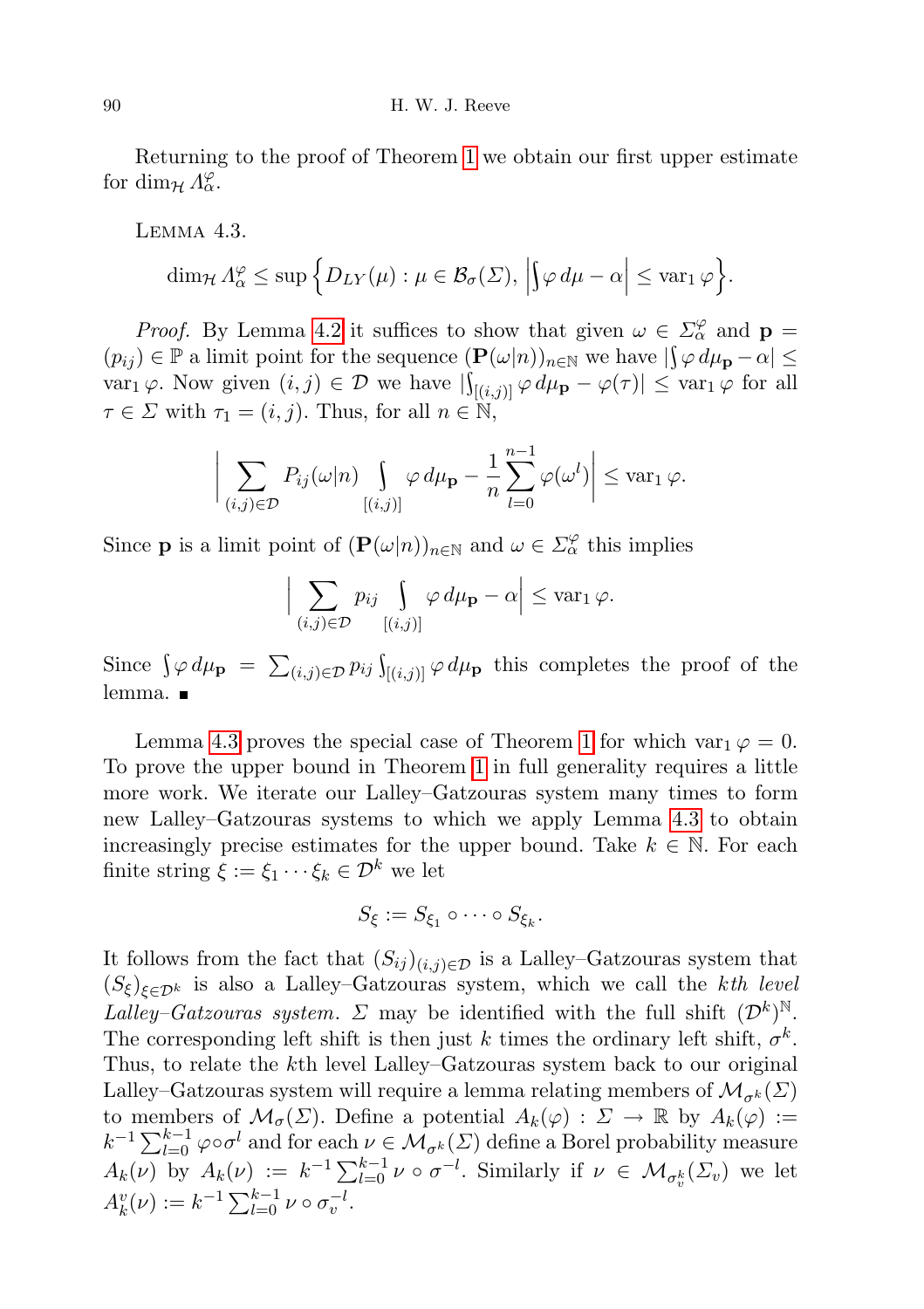<span id="page-20-2"></span>LEMMA 4.4. Take  $\nu \in \mathcal{M}_{\sigma^k}(\Sigma)$  and let  $\mu = A_k(\nu)$ . Then

$$
\mu \in \mathcal{M}_{\sigma}(\Sigma),
$$

(ii) 
$$
h(\mu, \sigma) = \frac{1}{k}h(\nu, \sigma^k),
$$

(iii) 
$$
h^v(\mu, \sigma) = \frac{1}{k} h^v(\nu, \sigma^k),
$$

(iv) 
$$
\lambda(\mu,\sigma) = \frac{1}{k}\lambda(\nu,\sigma^k),
$$

(v) 
$$
\lambda^v(\mu,\sigma) = \frac{1}{k}\lambda^v(\nu,\sigma^k),
$$

$$
\int \varphi \, d\mu = \int A_k(\varphi) \, d\nu,
$$

(vii) 
$$
D_{LY}(\mu) = D_{LY}^k(\nu).
$$

*Proof.* Parts (i), (ii), (iv), (v) and (vi) follow from [\[9,](#page-21-9) Lemma 2]. Since  $\pi \circ \sigma = \sigma_v \circ \pi$  we have  $A_k^v(\pi(\nu)) = \pi(A_k(\nu))$  and hence (iii) also follows from [\[9,](#page-21-9) Lemma 2]. Part (vii) follows from (i)–(v).  $\blacksquare$ 

<span id="page-20-0"></span>Lemma 4.5.

$$
\dim_{\mathcal{H}} \Lambda_{\alpha}^{\varphi} \leq \sup \Big\{ D_{LY}(\mu) : \mu \in \mathcal{B}_{\sigma}(\Sigma), \Big| \Big\} \varphi \, d\mu - \alpha \Big| \leq \text{var}_k(A_k(\varphi)) \Big\}.
$$

*Proof.* First note that  $n^{-1} \sum_{l=0}^{n-1} A_k(\varphi) \circ (\sigma^k)^l = (nk)^{-1} \sum_{l=0}^{nk-1} \varphi \circ \sigma^l$ and hence  $\lim_{n\to\infty} n^{-1} \sum_{l=0}^{n-1} A_k(\varphi) ((\sigma^k)^l(\omega)) = \alpha$  for all  $\omega \in \Sigma_\alpha^\varphi$ . Thus, by applying Lemma [4.3](#page-19-0) to our kth level Lalley–Gatzouras system and noting that words of length k and  $\sigma^k$ -invariant measures in the original system correspond, respectively, to digits and shift invariant measures in the kth level Lalley–Gatzouras system, we have

$$
(4.4)
$$

<span id="page-20-1"></span>
$$
\dim_{\mathcal{H}} \Lambda^{\varphi}_{\alpha} \leq \sup \Big\{ D_{LY}^k(\nu) : \nu \in \mathcal{B}_{\sigma^k}(\Sigma), \, \Big| \big\} A_k(\varphi) \, d\nu - \alpha \Big| \leq \text{var}_k(A_k(\varphi)) \Big\}.
$$

Combining [\(4.4\)](#page-20-1) with Lemma [4.4](#page-20-2) proves the lemma.  $\blacksquare$ 

Since  $\varphi \in C(\Sigma)$  is continuous we have  $\lim_{k\to\infty} \text{var}_k(A_k(\varphi)) = 0$ . Thus, by Lemma [4.5,](#page-20-0) we have shown

$$
\dim_{\mathcal{H}} \Lambda_{\alpha}^{\varphi} \leq \sup \left\{ D_{LY}(\mu) : \mu \in \mathcal{M}_{\sigma}(\Sigma), \left| \int \varphi \, d\mu - \alpha \right| \leq \epsilon \right\}
$$

for arbitrarily small  $\epsilon > 0$  and so, by Lemma [4.1,](#page-14-2) Theorem [1](#page-2-0) follows.

5. Remarks. Following Olsen and Winter [\[15\]](#page-22-1), [\[16\]](#page-22-7) one may consider more general types of level sets. Given  $A \subseteq [\alpha_{\min}(\varphi), \alpha_{\max}(\varphi)]$  we let  $\overline{\Sigma^{\varphi}_A}$ A denote the set of  $\omega \in \Sigma$  for which every accumulation point of the sequence  $(A_n(\varphi)(\omega))_{n\in\mathbb{N}}$  lies within A, and  $\overline{\Lambda_A^{\varphi}}$  $\overline{\mathscr{A}}_{A}^{\varphi} := \Pi(\overline{\Sigma_{A}^{\varphi}})$  $\mathcal{A}_{A}^{\varphi}$  its projection by  $\Pi$ . Then,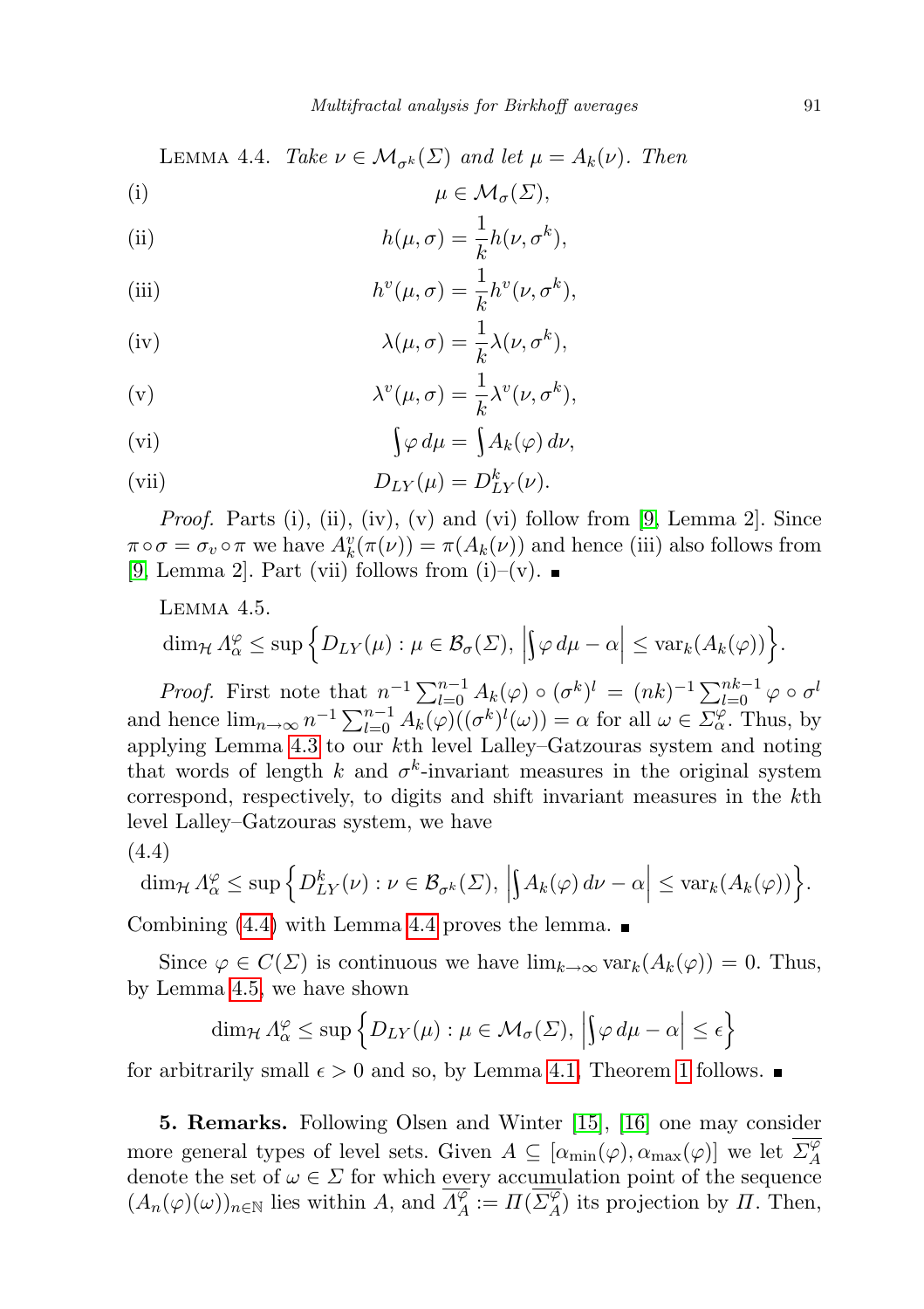by essentially the same argument as above, we have

$$
\dim_{\mathcal{H}} \overline{\Lambda_A^{\varphi}} = \sup \Big\{ D_{LY}(\mu) : \mu \in \mathcal{M}_{\sigma}(\Sigma), \bigg\} \varphi \, d\mu \in A \Big\}.
$$

Now suppose  $A \subseteq [\alpha_{\min}(\varphi), \alpha_{\max}(\varphi)]$  is a compact subinterval. Let  $\mathcal{L}_A^{\varphi}$  $\frac{d}{A}$  denote the set of  $\omega \in \Sigma$  for which the set of accumulation points of the sequence  $(A_n(\varphi)(\omega))_{n\in\mathbb{N}}$  is equal to A, and  $\Lambda_A^{\varphi}$  $\frac{\varphi}{A} := \Pi(\underline{\Sigma}_{A}^{\varphi})$  $\frac{A}{A}$ ). By employing the methods of [\[16,](#page-22-7) Theorem 3.1], along with a few ideas from Section [3,](#page-6-0) one can prove the lower estimate

<span id="page-21-10"></span>(5.1) 
$$
\dim_{\mathcal{H}} \underline{\Lambda_A^{\varphi}} \geq \inf_{\alpha \in A} \sup \Big\{ D_{LY}(\mu) : \mu \in \mathcal{M}_{\sigma}(\Sigma), \int \varphi \, d\mu = \alpha \Big\}.
$$

In particular, the projection of the set of  $\omega \in \Sigma$  for which  $(A_n(\varphi)(\omega))_{n\in\mathbb{N}}$ does not converge has dimension  $\dim_{\mathcal{H}} \Lambda$ . However, it seems very plausible that the lower bound given by [\(5.1\)](#page-21-10) is not always optimal and it would be interesting to know what the exact value of  $\dim_{\mathcal{H}} \Lambda_A^{\tilde{\varphi}}$  $\frac{\varphi}{A}$  is.

Acknowledgments. The author would like to thank his supervisor Thomas Jordan for all his help in preparing this paper. This project was started in the Instytut Matematyczny PAN and I would like to thank the Institute, especially Michał Rams and Feliks Przytycki, for their kind hospitality. I would also like to thank the Engineering and Physical Sciences Research Council and the Conformal Structures and Dynamics network for their financial support.

## References

- <span id="page-21-7"></span>[\[1\]](http://dx.doi.org/10.1016/j.aim.2006.06.005) K. Baranski, Hausdorff dimension of the limit sets of some planar geometric constructions, Adv. Math. 210 (2007), 215–245.
- <span id="page-21-4"></span>[2] J. Barral and D. J. Feng, Weighted thermodynamic formalism and applications, arXiv:0909.4247v1, 2009.
- <span id="page-21-3"></span>[\[3\]](http://dx.doi.org/10.1088/0951-7715/21/10/011) J. Barral and M. Mensi, *Multifractal analysis of Birkhoff averages on 'self-affine'* symbolic spaces, Nonlinearity 21 (2008), 2409–2425.
- <span id="page-21-1"></span>[\[4\]](http://dx.doi.org/10.1090/S0002-9947-01-02844-6) L. Barreira and B. Saussol, Variational principles and mixed multifractal spectra, Trans. Amer. Math. Soc. 353 (2001), 3919–3944.
- <span id="page-21-5"></span>[5] T. Bedford, Crinkly curves, Markov partitions and box dimension of self-similar sets, Ph.D. thesis, Univ. of Warwick, 1984.
- <span id="page-21-8"></span>[6] K. Falconer, Techniques in Fractal Geometry, Wiley, Chichester, 1997.
- <span id="page-21-0"></span>[\[7\]](http://dx.doi.org/10.1017/S0024610701002137) A. H. Fan, D. J. Feng and J. Wu, Recurrence, dimension and entropy, J. London Math. Soc. (2) 64 (2001), 229–244.
- <span id="page-21-6"></span>[\[8\]](http://dx.doi.org/10.1017/S0143385708080462) K. Gelfert and M. Rams, The Lyapunov spectrum of some parabolic systems, Ergodic Theory Dynam. Systems 29 (2009), 919–940.
- <span id="page-21-9"></span>[\[9\]](http://dx.doi.org/10.1007/s11856-010-0040-y) A. Johansson, T. Jordan, A. Oberg, and M. Pollicott, *Multifractal analysis of non*uniformly hyperbolic systems, Israel J. Math. 177 (2010), 125–144.
- <span id="page-21-2"></span>[\[10\]](http://dx.doi.org/10.1080/14689360701524305) T. Jordan and K. Simon, Multifractal analysis of Birkhoff averages for some selfaffine IFS, Dynam. Systems 22 (2007), 469–483.